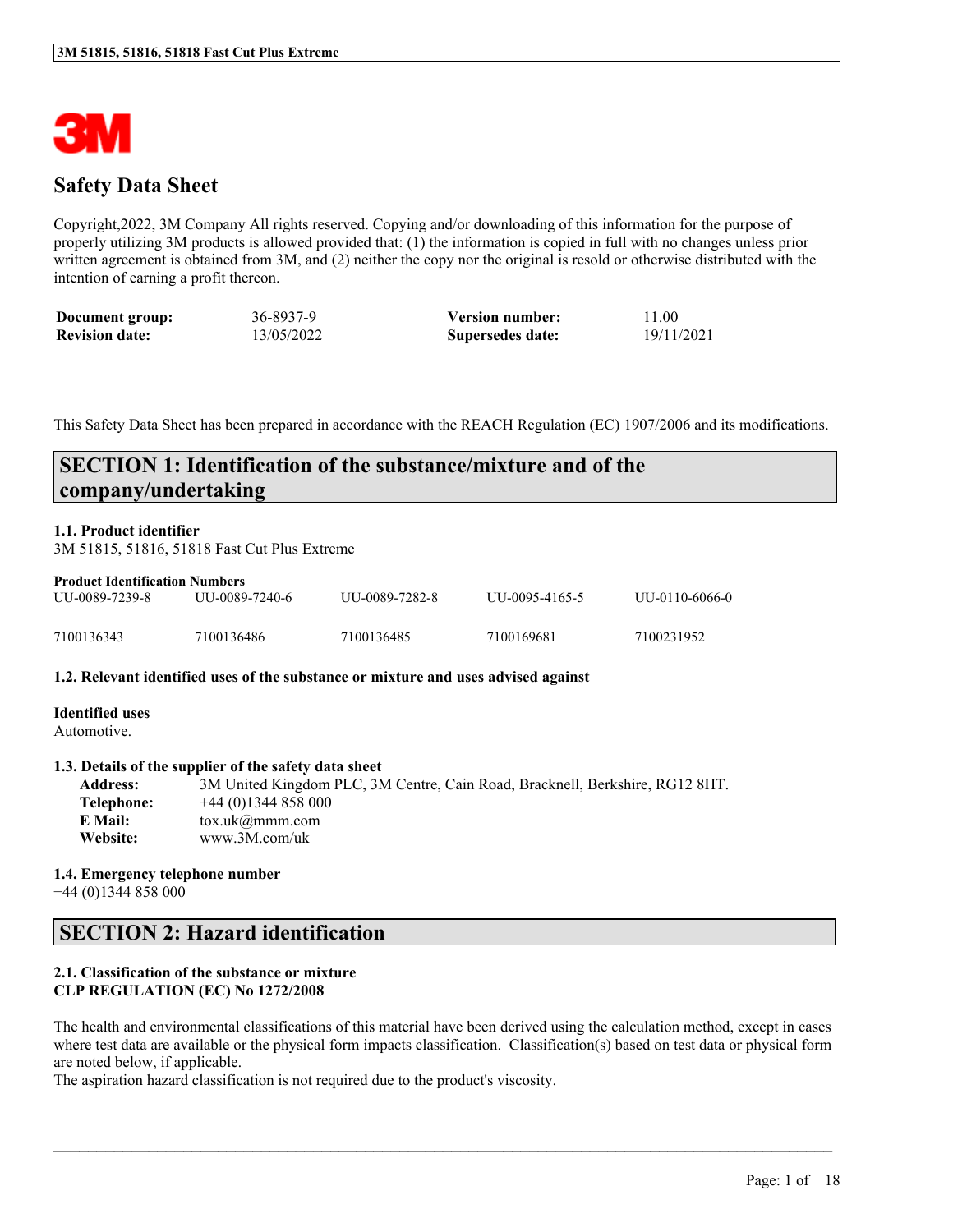#### **CLASSIFICATION:**

Specific Target Organ Toxicity-Repeated Exposure, Category 2 - STOT RE 2; H373 Hazardous to the Aquatic Environment (Chronic), Category 3 - Aquatic Chronic 3; H412

For full text of H phrases, see Section 16.

#### **2.2. Label elements CLP REGULATION (EC) No 1272/2008**

# **SIGNAL WORD**

WARNING.

**Symbols** GHS08 (Health Hazard) |

**Pictograms**



| <b>HAZARD STATEMENTS:</b><br>H373 | May cause damage to organs through prolonged or repeated exposure: nervous system. |
|-----------------------------------|------------------------------------------------------------------------------------|
| H412                              | Harmful to aquatic life with long lasting effects.                                 |
| CHINNI EMENIT AT INIEODM ATION.   |                                                                                    |

#### **SUPPLEMENTAL INFORMATION:**

# **Supplemental Hazard Statements:**

Repeated exposure may cause skin dryness or cracking.

EUH208 Contains 1,2-benzisothiazol-3(2H)-one. May produce an allergic reaction.

4% of the mixture consists of components of unknown acute oral toxicity.

Contains 2% of components with unknown hazards to the aquatic environment.

#### **2.3. Other hazards**

None known. This material does not contain any substances that are assessed to be a PBT or vPvB

### **SECTION 3: Composition/information on ingredients**

### **3.1. Substances**

Not applicable

#### **3.2. Mixtures**

| Ingredient                    | $\vert$ Identifier $(s)$ | $\frac{10}{6}$ | <b>Classification according to Regulation</b> |
|-------------------------------|--------------------------|----------------|-----------------------------------------------|
|                               |                          |                | $ (EC)$ No. 1272/2008 $ CLP $                 |
| Non-Hazardous Ingredients     | Mixture                  | $60 -$<br>80.  | Substance not classified as hazardous         |
| Aluminium Oxide (non-fibrous) | $(CAS-N0)$ 1344-28-1     | $7 - 13$       | Substance with a national occupational        |
|                               | $ (EC-N0, 215-691-6) $   |                | exposure limit                                |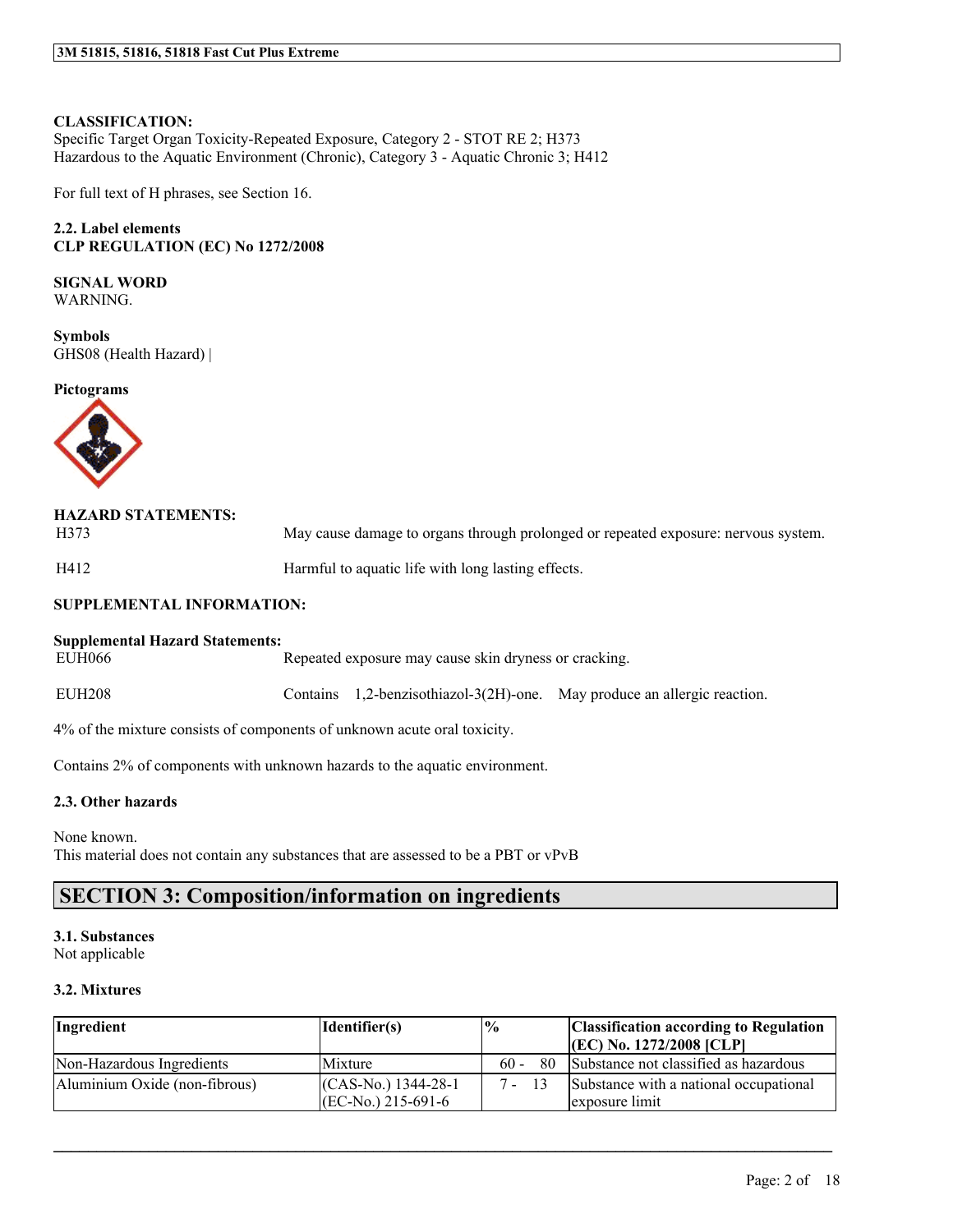| Hydrocarbons, C11-C14, n-alkanes,<br>isoalkanes, cyclics, <2% aromatics    | (EC-No.) 926-141-6<br>(REACH-No.) 01-<br>2119456620-43                        | $7 -$<br>13             | Asp. Tox. 1, H304<br><b>EUH066</b>                                                                                                      |
|----------------------------------------------------------------------------|-------------------------------------------------------------------------------|-------------------------|-----------------------------------------------------------------------------------------------------------------------------------------|
| White mineral oil (petroleum)                                              | (CAS-No.) 8042-47-5<br>(EC-No.) 232-455-8<br>(REACH-No.) 01-<br>2119487078-27 | $7 -$<br>13             | Asp. Tox. 1, H304                                                                                                                       |
| Hydrocarbons, C9-C12, n-alkanes,<br>isoalkanes, cyclics, aromatics (2-25%) | (EC-No.) 919-446-0                                                            | $5 - 8$                 | Aquatic Chronic 2, H411<br>Flam. Liq. 3, H226<br>Asp. Tox. 1, H304<br><b>STOT SE 3, H336</b><br><b>EUH066</b><br><b>STOT RE 1, H372</b> |
| Sorbitan monooleate, ethoxylated                                           | <b>Trade Secret</b>                                                           | $1 -$<br>5              | Substance not classified as hazardous                                                                                                   |
| Hydrocarbons, C14-C19, isoalkanes,<br>cyclics, $\langle 2\%$ aromatics     | (EC-No.) 920-114-2<br>(REACH-No.) 01-<br>2119459347-30                        | 5<br>$1 -$              | Asp. Tox. 1, H304<br><b>EUH066</b>                                                                                                      |
| Oleyl Alcohol                                                              | (CAS-No.) 68002-94-8<br>$(EC-No.) 268-106-1$                                  | $\overline{3}$<br>$1 -$ | Substance not classified as hazardous                                                                                                   |
| Hydrocarbons, C10 aromatics, <1%<br>naphthalene                            | $(EC-N0.) 918-811-1$<br>(REACH-No.) 01-<br>2119463583-34                      | $1 - 3$                 | Asp. Tox. 1, H304<br><b>STOT SE 3, H336</b><br><b>EUH066</b><br>Aquatic Chronic 2, H411                                                 |
| 1,2-benzisothiazol-3(2H)-one                                               | <b>Trade Secret</b>                                                           | ${}_{0.05}$             | Acute Tox. 4, H302<br>Skin Irrit. 2, H315<br>Eye Dam. 1, H318<br>Skin Sens. 1, H317<br>Aquatic Acute 1, H400, M=10                      |

Any entry in the Identifier(s) column that begins with the numbers 6, 7, 8, or 9 are a Provisional List Number provided by ECHA pending publication of the official EC Inventory Number for the substance. Please see section 16 for the full text of any H statements referred to in this section

#### **Specific Concentration Limits**

| Ingredient                      | Identifier(s)       | <b>Specific Concentration Limits</b> |
|---------------------------------|---------------------|--------------------------------------|
| $1,2$ -benzisothiazol-3(2H)-one | <b>Trade Secret</b> | $(C \ge 0.05\%)$ Skin Sens. 1, H317  |

For information on ingredient occupational exposure limits or PBT or vPvB status, see sections 8 and 12 of this SDS

### **SECTION 4: First aid measures**

#### **4.1. Description of first aid measures**

#### **Inhalation**

Remove person to fresh air. If you feel unwell, get medical attention.

#### **Skin contact**

Wash with soap and water. If signs/symptoms develop, get medical attention.

### **Eye contact**

Flush with large amounts of water. Remove contact lenses if easy to do. Continue rinsing. If signs/symptoms persist,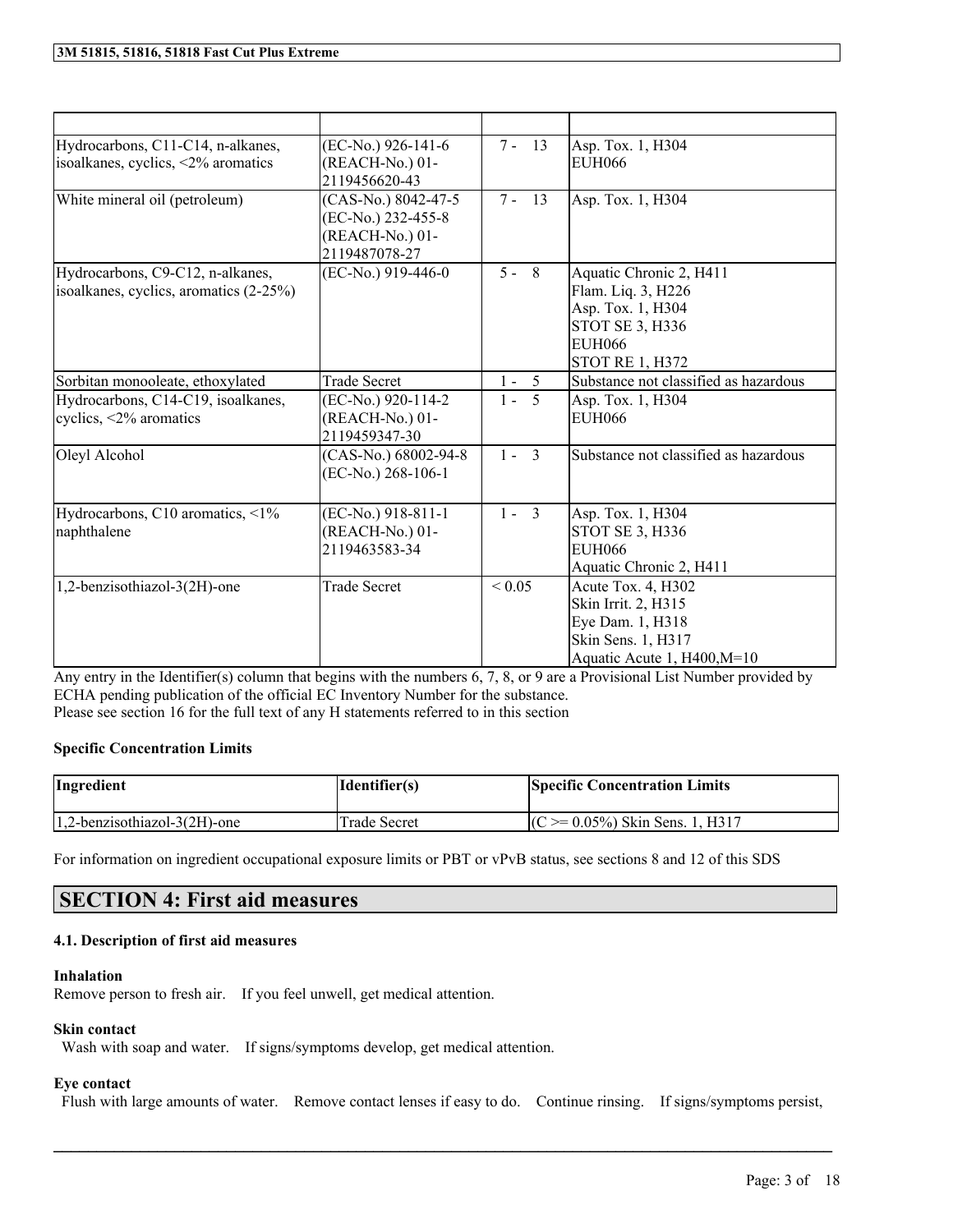get medical attention.

#### **If swallowed**

Rinse mouth. If you feel unwell, get medical attention.

#### **4.2. Most important symptoms and effects, both acute and delayed**

The most important symptoms and effects based on the CLP classification include: Toxic by eye contact. Target organ effects. See Section 11 for additional details.

# **4.3. Indication of any immediate medical attention and special treatment required**

Not applicable.

### **SECTION 5: Fire-fighting measures**

#### **5.1. Extinguishing media**

Use a fire fighting agent suitable for the surrounding fire.

#### **5.2. Special hazards arising from the substance or mixture**

None inherent in this product.

#### **Hazardous Decomposition or By-Products**

**Substance Condition**

#### **5.3. Advice for fire-fighters**

No special protective actions for fire-fighters are anticipated.

### **SECTION 6: Accidental release measures**

#### **6.1. Personal precautions, protective equipment and emergency procedures**

Evacuate area. Ventilate the area with fresh air. For large spill, or spills in confined spaces, provide mechanical ventilation to disperse or exhaust vapours, in accordance with good industrial hygiene practice. Refer to other sections of this SDS for information regarding physical and health hazards, respiratory protection, ventilation, and personal protective equipment.

#### **6.2. Environmental precautions**

Avoid release to the environment.

#### **6.3. Methods and material for containment and cleaning up**

Contain spill. Working from around the edges of the spill inward, cover with bentonite, vermiculite, or commercially available inorganic absorbent material. Mix in sufficient absorbent until it appears dry. Remember, adding an absorbent material does not remove a physical, health, or environmental hazard. Collect as much of the spilled material as possible. Place in a closed container approved for transportation by appropriate authorities. Clean up residue with an appropriate solvent selected by a qualified and authorised person. Ventilate the area with fresh air. Read and follow safety precautions on the solvent label and Safety Data Sheet. Seal the container. Dispose of collected material as soon as possible.

#### **6.4. Reference to other sections**

Refer to Section 8 and Section 13 for more information

### **SECTION 7: Handling and storage**

#### **7.1. Precautions for safe handling**

Avoid breathing of dust created by cutting, sanding, grinding or machining. For industrial/occupational use only. Not for consumer sale or use. Keep out of reach of children. Do not breathe dust/fume/gas/mist/vapours/spray. Do not get in

 $\mathcal{L}_\mathcal{L} = \mathcal{L}_\mathcal{L} = \mathcal{L}_\mathcal{L} = \mathcal{L}_\mathcal{L} = \mathcal{L}_\mathcal{L} = \mathcal{L}_\mathcal{L} = \mathcal{L}_\mathcal{L} = \mathcal{L}_\mathcal{L} = \mathcal{L}_\mathcal{L} = \mathcal{L}_\mathcal{L} = \mathcal{L}_\mathcal{L} = \mathcal{L}_\mathcal{L} = \mathcal{L}_\mathcal{L} = \mathcal{L}_\mathcal{L} = \mathcal{L}_\mathcal{L} = \mathcal{L}_\mathcal{L} = \mathcal{L}_\mathcal{L}$ 

## Hydrocarbons. During combustion. Carbon monoxide During combustion. Carbon dioxide. During combustion.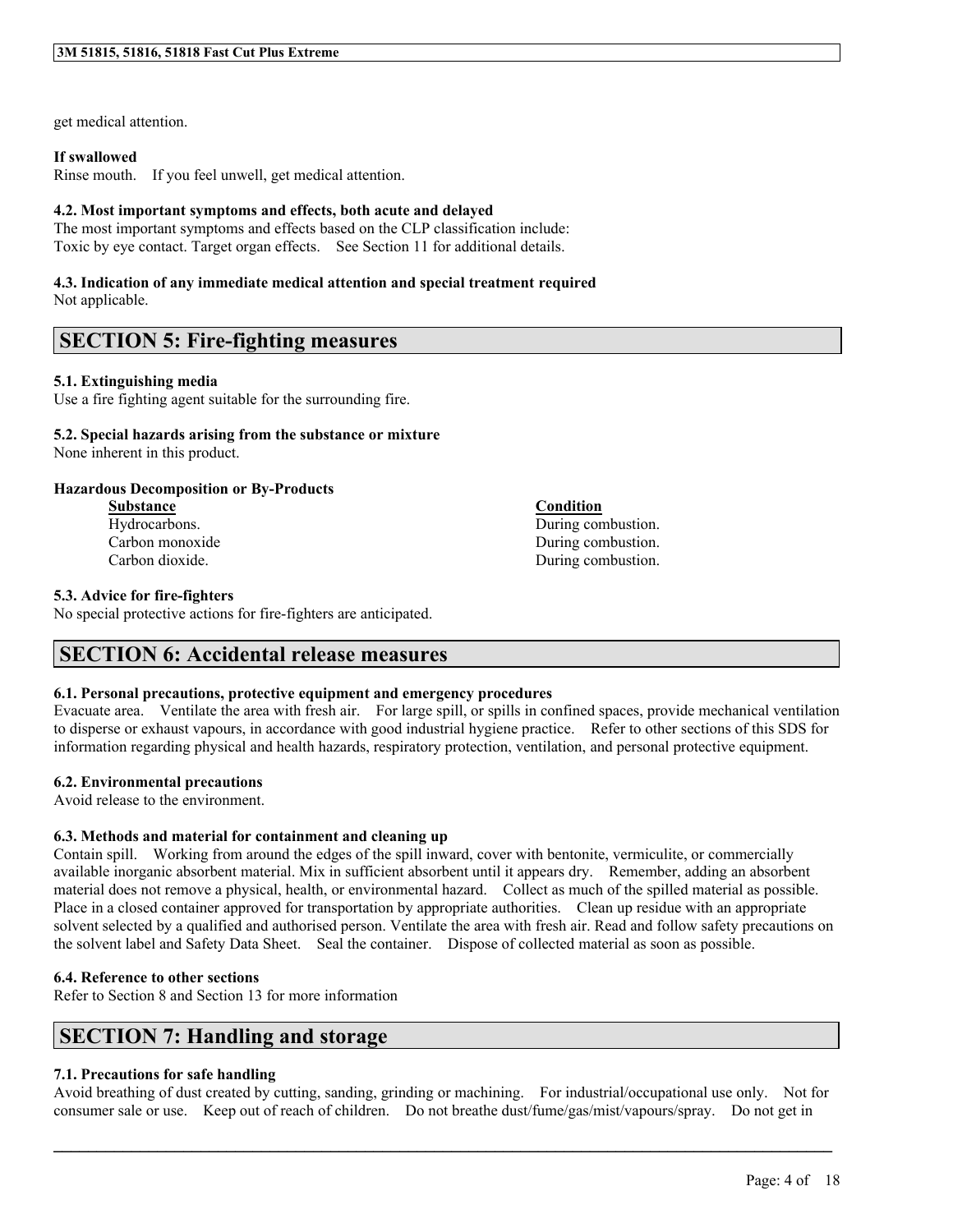eyes, on skin, or on clothing. Do not eat, drink or smoke when using this product. Wash thoroughly after handling. Avoid release to the environment. Avoid contact with oxidising agents (eg. chlorine, chromic acid etc.)

#### **7.2. Conditions for safe storage including any incompatibilities**

Store away from oxidising agents.

#### **7.3. Specific end use(s)**

See information in Section 7.1 and 7.2 for handling and storage recommendations. See Section 8 for exposure controls and personal protection recommendations.

### **SECTION 8: Exposure controls/personal protection**

#### **8.1 Control parameters**

#### **Occupational exposure limits**

If a component is disclosed in section 3 but does not appear in the table below, an occupational exposure limit is not available for the component.

dust):10 mg/m3

| Ingredient                                     | <b>CAS Nbr</b> Agency | Limit type                 | <b>Additional comments</b> |
|------------------------------------------------|-----------------------|----------------------------|----------------------------|
| Aluminium Oxide (non-fibrous) 1344-28-1 UK HSC |                       | TWA(as respirable dust):4  |                            |
|                                                |                       | $mg/m3$ ; TWA(as inhalable |                            |

UK HSC : UK Health and Safety Commission TWA: Time-Weighted-Average STEL: Short Term Exposure Limit CEIL: Ceiling

#### **Biological limit values**

No biological limit values exist for any of the components listed in Section 3 of this safety data sheet.

**Recommended monitoring procedures:**Information on recommended monitoring procedures can be obtained from UK **HSC** 

#### **8.2. Exposure controls**

In addition, refer to the annex for more information.

#### **8.2.1. Engineering controls**

Use general dilution ventilation and/or local exhaust ventilation to control airborne exposures to below relevant Exposure Limits and/or control dust/fume/gas/mist/vapours/spray. If ventilation is not adequate, use respiratory protection equipment.

#### **8.2.2. Personal protective equipment (PPE)**

#### **Eye/face protection**

Select and use eye/face protection to prevent contact based on the results of an exposure assessment. The following eye/face protection(s) are recommended: Safety glasses with side shields.

*Applicable Norms/Standards* Use eye protection conforming to EN 166

#### **Skin/hand protection**

Select and use gloves and/or protective clothing approved to relevant local standards to prevent skin contact based on the results of an exposure assessment. Selection should be based on use factors such as exposure levels, concentration of the substance or mixture, frequency and duration, physical challenges such as temperature extremes, and other use conditions. Consult with your glove and/or protective clothing manufacturer for selection of appropriate compatible gloves/protective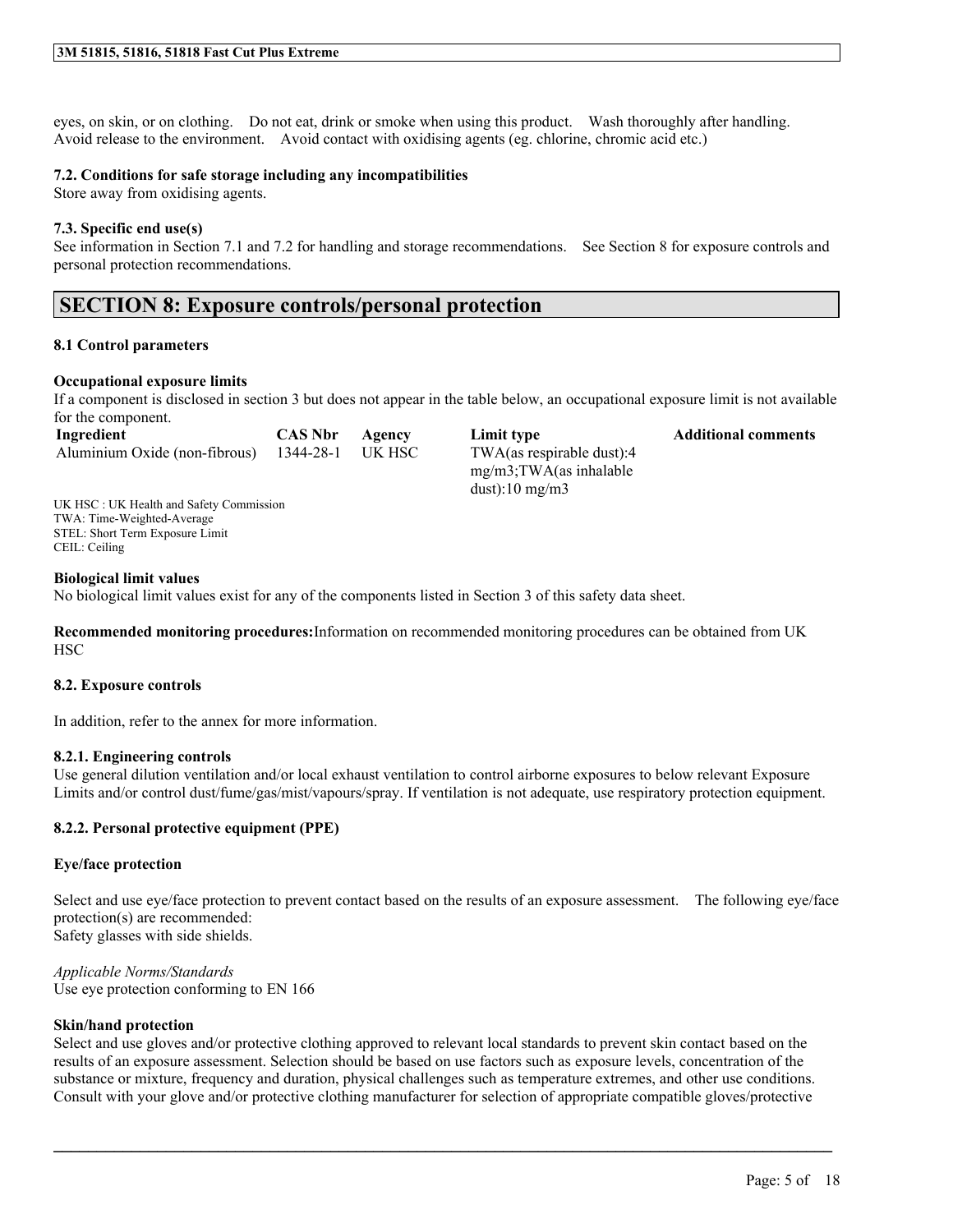clothing. Note: Nitrile gloves may be worn over polymer laminate gloves to improve dexterity. Gloves made from the following material(s) are recommended:

| <b>Material</b>  | Thickness (mm) | <b>Breakthrough Time</b> |
|------------------|----------------|--------------------------|
| Polymer laminate | >0.30          | $\Rightarrow$ 8 hours    |

The glove data presented are based on the substance driving dermal toxicity and the conditions present at the time of testing. Breakthrough time may be altered when the glove is subjected to use conditions that place additional stress on the glove.

*Applicable Norms/Standards* Use gloves tested to EN 374

#### **Respiratory protection**

An exposure assessment may be needed to decide if a respirator is required. If a respirator is needed, use respirators as part of a full respiratory protection program. Based on the results of the exposure assessment, select from the following respirator type(s) to reduce inhalation exposure:

Half facepiece or full facepiece air-purifying respirator suitable for organic vapours and particulates

For questions about suitability for a specific application, consult with your respirator manufacturer.

#### *Applicable Norms/Standards*

Use a respirator conforming to EN 140 or EN 136: filter types A & P

#### **8.2.3. Environmental exposure controls**

Refer to Annex

### **SECTION 9: Physical and chemical properties**

#### **9.1. Information on basic physical and chemical properties**

| <b>Physical state</b>                         | Liquid.                                                              |
|-----------------------------------------------|----------------------------------------------------------------------|
| <b>Specific Physical Form:</b>                | Emulsion                                                             |
| Colour                                        | White                                                                |
| Odor                                          | Pine, Oily                                                           |
| <b>Odour threshold</b>                        | No data available.                                                   |
| Melting point/freezing point                  | Not applicable.                                                      |
| Boiling point/boiling range                   | No data available.                                                   |
| <b>Flammability (solid, gas)</b>              | Not applicable.                                                      |
| <b>Flammable Limits(LEL)</b>                  | No data available.                                                   |
| <b>Flammable Limits(UEL)</b>                  | No data available.                                                   |
| <b>Flash point</b>                            | No flash point                                                       |
| <b>Autoignition temperature</b>               | No data available.                                                   |
| <b>Decomposition temperature</b>              | No data available.                                                   |
| pH                                            | [Details: $(a)$ 20 C<br>7.5 9 Units not available or not applicable. |
|                                               | $(+/-1 C)$ ]                                                         |
| <b>Kinematic Viscosity</b>                    | 17,319 - 60,870 mm <sup>2</sup> /sec                                 |
| <b>Water solubility</b>                       | No data available.                                                   |
| Solubility- non-water                         | No data available.                                                   |
| <b>Partition coefficient: n-octanol/water</b> | No data available.                                                   |
| Vapour pressure                               | No data available.                                                   |
| <b>Density</b>                                | $1.15$ g/ml                                                          |
| <b>Relative density</b>                       | 1.15 $[RefStd:WATER=1]$                                              |
| <b>Relative Vapor Density</b>                 | No data available.                                                   |
|                                               |                                                                      |

 $\mathcal{L}_\mathcal{L} = \mathcal{L}_\mathcal{L} = \mathcal{L}_\mathcal{L} = \mathcal{L}_\mathcal{L} = \mathcal{L}_\mathcal{L} = \mathcal{L}_\mathcal{L} = \mathcal{L}_\mathcal{L} = \mathcal{L}_\mathcal{L} = \mathcal{L}_\mathcal{L} = \mathcal{L}_\mathcal{L} = \mathcal{L}_\mathcal{L} = \mathcal{L}_\mathcal{L} = \mathcal{L}_\mathcal{L} = \mathcal{L}_\mathcal{L} = \mathcal{L}_\mathcal{L} = \mathcal{L}_\mathcal{L} = \mathcal{L}_\mathcal{L}$ 

#### **9.2. Other information**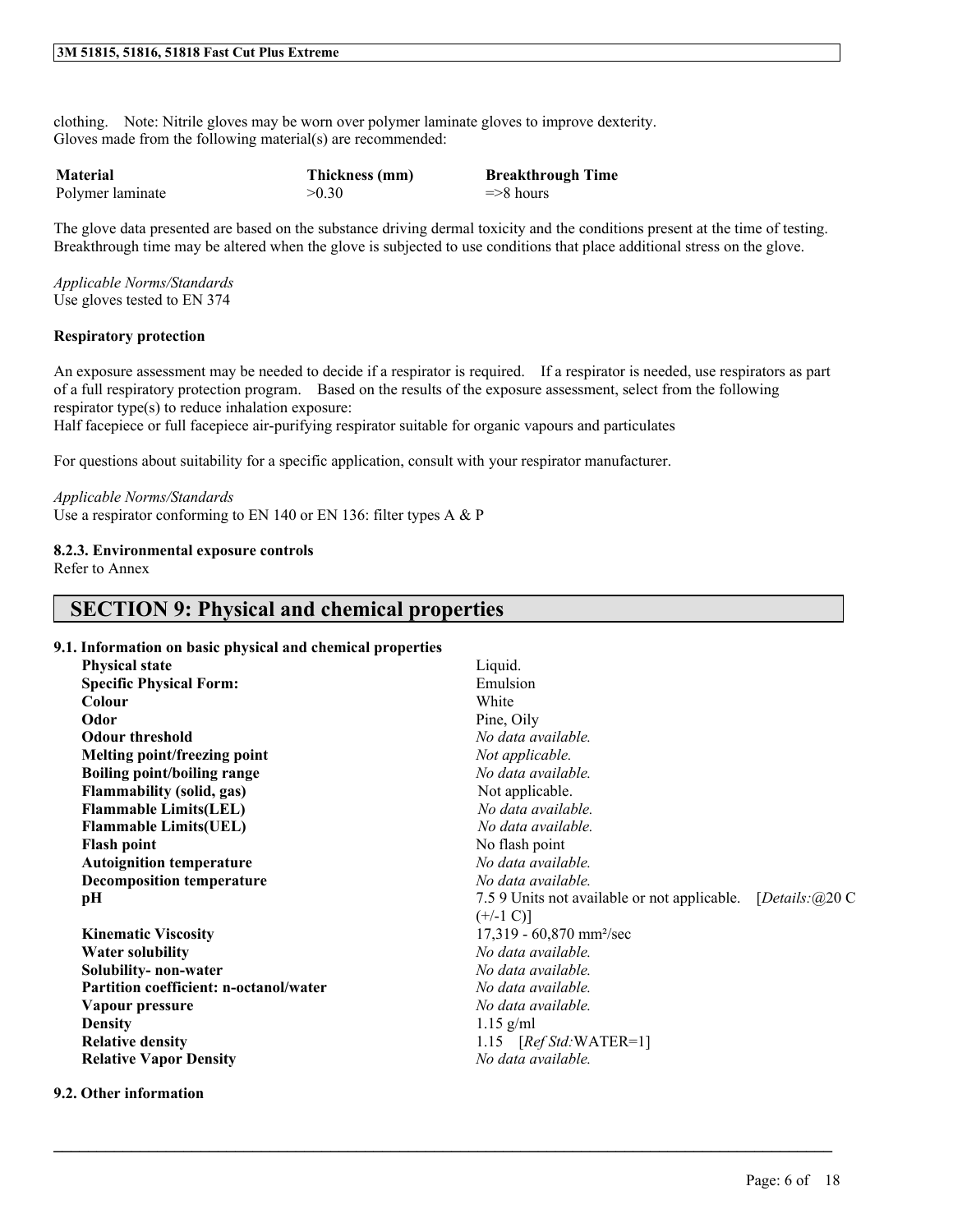#### **9.2.2 Other safety characteristics EU Volatile Organic Compounds** *No data available.*

**Evaporation rate** *Not applicable.* **Percent volatile** 20 %

## **SECTION 10: Stability and reactivity**

#### **10.1 Reactivity**

This material may be reactive with certain agents under certain conditions - see the remaining headings in this section

**10.2 Chemical stability** Stable.

**10.3 Possibility of hazardous reactions** Hazardous polymerisation will not occur.

**10.4 Conditions to avoid** High shear and high temperature conditions Sparks and/or flames.

**10.5 Incompatible materials** Alkali and alkaline earth metals. Strong oxidising agents.

#### **10.6 Hazardous decomposition products**

**Substance Condition**

None known.

Refer to section 5.2 for hazardous decomposition products during combustion.

### **SECTION 11: Toxicological information**

The information below may not agree with the EU material classification in Section 2 and/or the ingredient classifications in Section 3 if specific ingredient classifications are mandated by a competent authority. In addition, statements and data presented in Section 11 are based on UN GHS calculation rules and classifications derived from **internal hazard assessments.**

**11.1. Information on hazard classes as defined in Regulation (EC) No 1272/2008**

**Signs and Symptoms of Exposure**

Based on test data and/or information on the components, this material may produce the following health effects:

#### **Inhalation**

Respiratory tract irritation: Signs/symptoms may include cough, sneezing, nasal discharge, headache, hoarseness, and nose and throat pain. Dust from cutting, grinding, sanding or machining may cause irritation of the respiratory system: Signs/symptoms may include cough, sneezing, nasal discharge, headache, hoarseness, nose and throat pain.

#### **Skin contact**

Prolonged or repeated exposure may cause: Dermal Defatting: Signs/symptoms may include localized redness, itching, drying and cracking of skin.

 $\mathcal{L}_\mathcal{L} = \mathcal{L}_\mathcal{L} = \mathcal{L}_\mathcal{L} = \mathcal{L}_\mathcal{L} = \mathcal{L}_\mathcal{L} = \mathcal{L}_\mathcal{L} = \mathcal{L}_\mathcal{L} = \mathcal{L}_\mathcal{L} = \mathcal{L}_\mathcal{L} = \mathcal{L}_\mathcal{L} = \mathcal{L}_\mathcal{L} = \mathcal{L}_\mathcal{L} = \mathcal{L}_\mathcal{L} = \mathcal{L}_\mathcal{L} = \mathcal{L}_\mathcal{L} = \mathcal{L}_\mathcal{L} = \mathcal{L}_\mathcal{L}$ 

#### **Eye contact**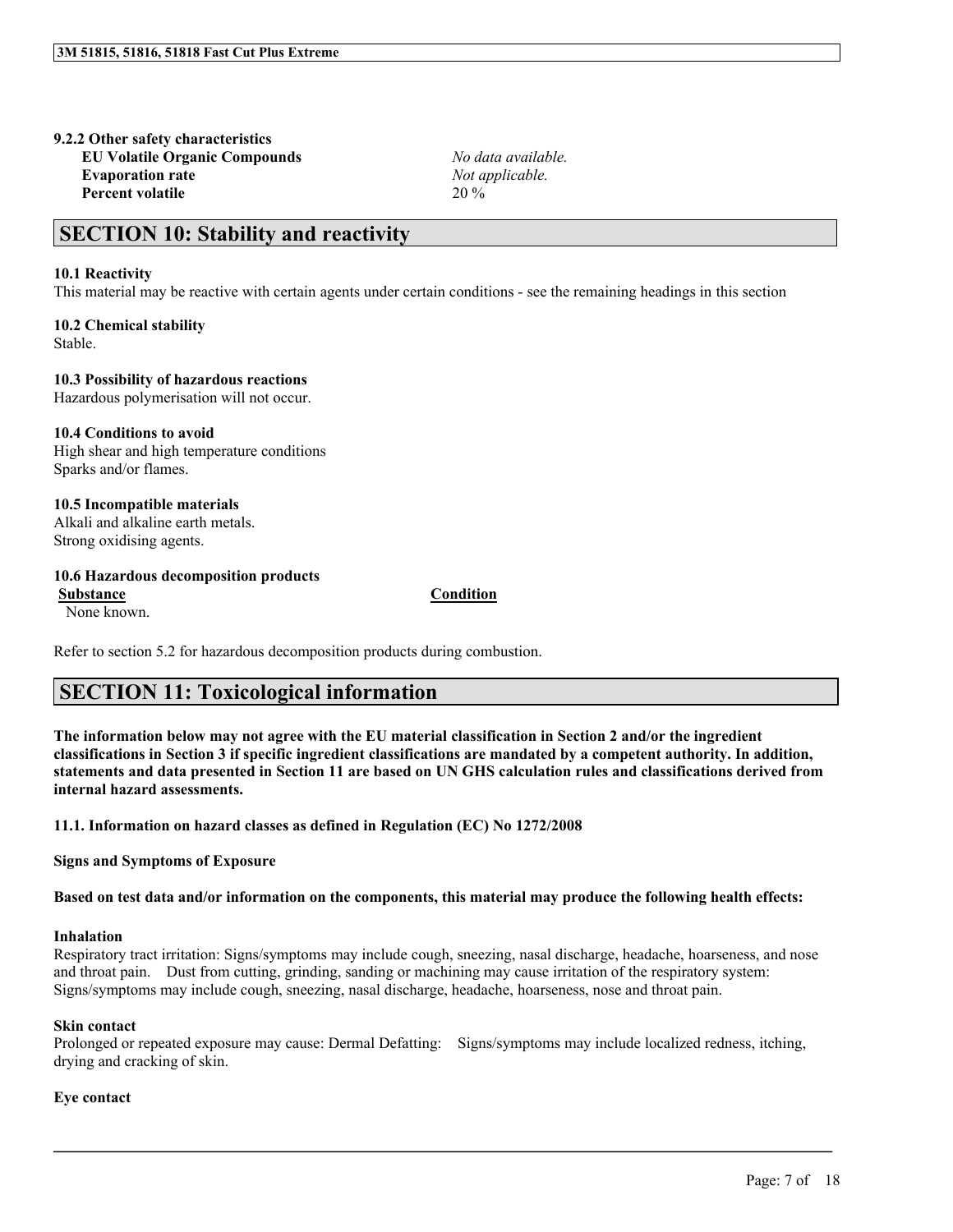Dust created by cutting, grinding, sanding, or machining may cause eye irritation: Signs/symptoms may include redness, swelling, pain, tearing, and blurred or hazy vision.

#### **Ingestion**

Gastrointestinal irritation: Signs/symptoms may include abdominal pain, stomach upset, nausea, vomiting and diarrhoea.

#### **Additional Health Effects:**

#### **Prolonged or repeated exposure may cause target organ effects:**

Central neuropathy: Signs/symptoms may include irritability, memory impairment, personality changes, sleep disorders, and decreased ability to concentrate.

#### **Toxicological Data**

If a component is disclosed in section 3 but does not appear in a table below, either no data are available for that endpoint or the data are not sufficient for classification.

#### **Acute Toxicity**

| Name                                                                         | Route                                 | <b>Species</b>                    | Value                                          |
|------------------------------------------------------------------------------|---------------------------------------|-----------------------------------|------------------------------------------------|
| Overall product                                                              | Dermal                                |                                   | No data available; calculated ATE >5,000 mg/kg |
| Overall product                                                              | Inhalation-<br>Vapour(4<br>hr)        |                                   | No data available; calculated ATE > 50 mg/l    |
| Overall product                                                              | Ingestion                             |                                   | No data available; calculated ATE >5,000 mg/kg |
| Aluminium Oxide (non-fibrous)                                                | Dermal                                |                                   | LD50 estimated to be $> 5,000$ mg/kg           |
| Aluminium Oxide (non-fibrous)                                                | Inhalation-<br>Dust/Mist<br>(4 hours) | Rat                               | $LC50 > 2.3$ mg/l                              |
| Aluminium Oxide (non-fibrous)                                                | Ingestion                             | Rat                               | $LD50 > 5,000$ mg/kg                           |
| Hydrocarbons, C11-C14, n-alkanes, isoalkanes, cyclics, <2%<br>aromatics      | Inhalation-<br>Vapour                 | Professio<br>nal<br>judgeme<br>nt | LC50 estimated to be 20 - 50 mg/l              |
| Hydrocarbons, C11-C14, n-alkanes, isoalkanes, cyclics, <2%<br>aromatics      | Dermal                                | Rabbit                            | $LD50 > 5,000$ mg/kg                           |
| Hydrocarbons, C11-C14, n-alkanes, isoalkanes, cyclics, <2%<br>aromatics      | Ingestion                             | Rat                               | $LD50 > 5,000$ mg/kg                           |
| White mineral oil (petroleum)                                                | Dermal                                | Rabbit                            | $LD50 > 2,000$ mg/kg                           |
| White mineral oil (petroleum)                                                | Ingestion                             | Rat                               | $LD50 > 5,000$ mg/kg                           |
| Hydrocarbons, C9-C12, n-alkanes, isoalkanes, cyclics, aromatics<br>$(2-25%)$ | Dermal                                | Rat                               | $LD50 > 3,400$ mg/kg                           |
| Hydrocarbons, C9-C12, n-alkanes, isoalkanes, cyclics, aromatics<br>$(2-25%)$ | Inhalation-<br>Vapour (4<br>hours)    | Rat                               | $LC50 > 16.2$ mg/l                             |
| Hydrocarbons, C9-C12, n-alkanes, isoalkanes, cyclics, aromatics<br>$(2-25%)$ | Ingestion                             | Rat                               | $LD50 > 15,000$ mg/kg                          |
| Sorbitan monooleate, ethoxylated                                             | Dermal                                | Not<br>available                  | $LD50 > 5,000$ mg/kg                           |
| Sorbitan monooleate, ethoxylated                                             | Inhalation-<br>Dust/Mist<br>(4 hours) | Rat                               | $LC50 > 5.1$ mg/l                              |
| Sorbitan monooleate, ethoxylated                                             | Ingestion                             | Rat                               | LD50 20,000 mg/kg                              |
| Hydrocarbons, C10 aromatics, <1% naphthalene                                 | Inhalation-<br>Vapour                 | Professio<br>nal<br>judgeme<br>nt | LC50 estimated to be 20 - 50 mg/l              |
| Hydrocarbons, C10 aromatics, <1% naphthalene                                 | Dermal                                | Rabbit                            | $LD50 > 2,000$ mg/kg                           |
| Hydrocarbons, C10 aromatics, <1% naphthalene                                 | Ingestion                             | Rat                               | $LD50 > 5,000$ mg/kg                           |
| Hydrocarbons, C14-C19, isoalkanes, cyclics, <2% aromatics                    | Dermal                                | Rabbit                            | $LD50 > 2,000$ mg/kg                           |
| Hydrocarbons, C14-C19, isoalkanes, cyclics, <2% aromatics                    | Inhalation-<br>Dust/Mist<br>(4 hours) | Rat                               | $LC50 > 5.3$ mg/l                              |
| Hydrocarbons, C14-C19, isoalkanes, cyclics, <2% aromatics                    | Ingestion                             | Rat                               | $LD50 > 5,000$ mg/kg                           |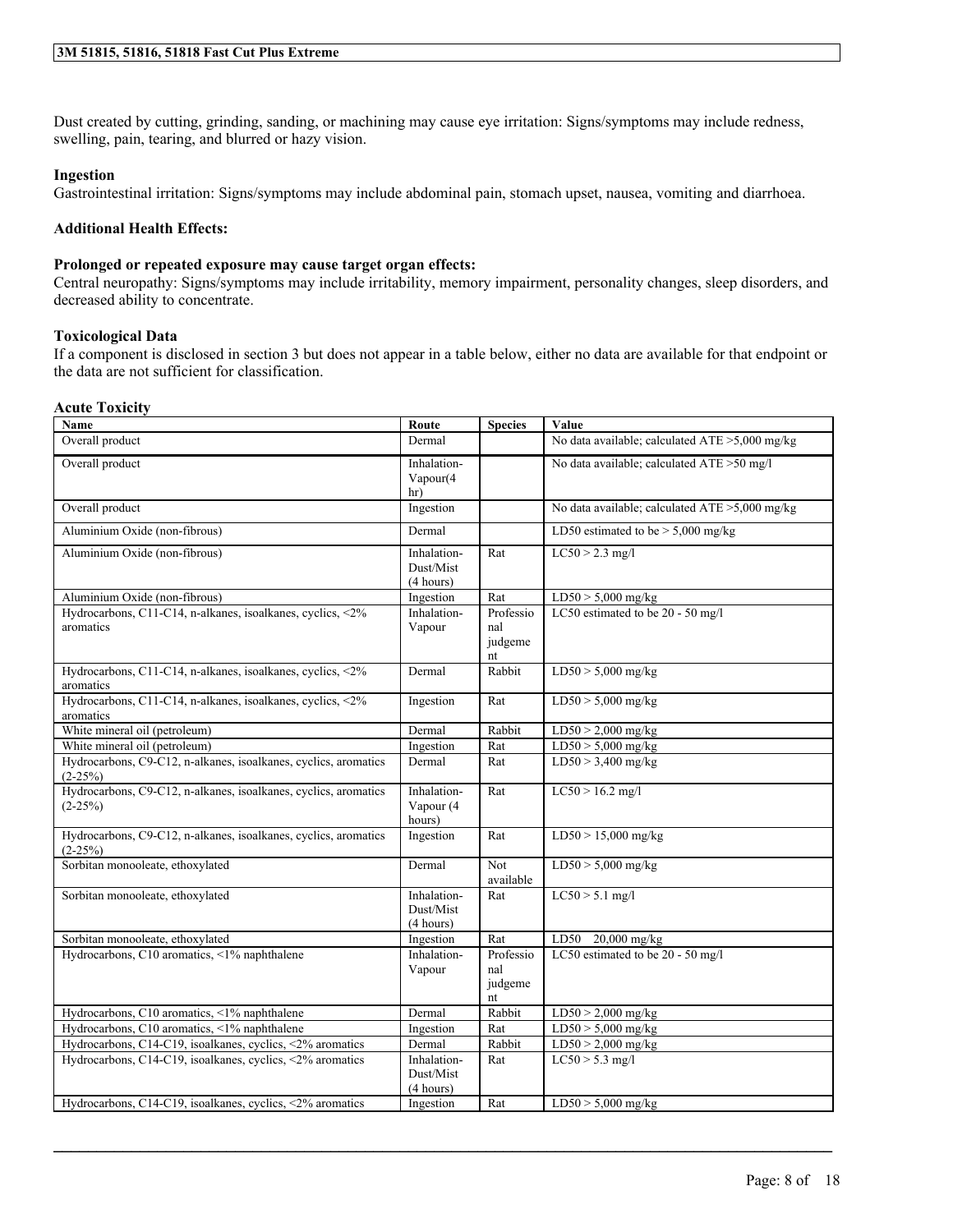| (2.7)<br>H)-one<br>-benzisothiazol-30      | Dermal    | $\sim$<br><b>Rat</b> | $.000$ mg/kg<br>$-250$<br>⊷                    |
|--------------------------------------------|-----------|----------------------|------------------------------------------------|
| (2.7)<br>H)-one<br>-benzisothiazol-30<br>. | Ingestion | $\sim$<br><b>Rat</b> | $\sim$<br><b>D50</b><br>mg/kg<br>154<br>≖<br>τ |

 $\overline{ATE}$  = acute toxicity estimate

#### **Skin Corrosion/Irritation**

| Name                                                                           | <b>Species</b> | Value                     |
|--------------------------------------------------------------------------------|----------------|---------------------------|
|                                                                                |                |                           |
| Aluminium Oxide (non-fibrous)                                                  | Rabbit         | No significant irritation |
| Hydrocarbons, C11-C14, n-alkanes, isoalkanes, cyclics, $\langle 2\%$ aromatics | Rabbit         | Minimal irritation        |
| White mineral oil (petroleum)                                                  | Rabbit         | No significant irritation |
| Hydrocarbons, C9-C12, n-alkanes, isoalkanes, cyclics, aromatics (2-25%)        | Rabbit         | Minimal irritation        |
| Sorbitan monooleate, ethoxylated                                               | Rabbit         | No significant irritation |
| Hydrocarbons, $C10$ aromatics, $\leq 1\%$ naphthalene                          | Rabbit         | Minimal irritation        |
| Hydrocarbons, C14-C19, isoalkanes, cyclics, <2% aromatics                      | Rabbit         | No significant irritation |
| 1,2-benzisothiazol-3(2H)-one                                                   | Rabbit         | No significant irritation |

#### **Serious Eye Damage/Irritation**

| Name                                                                           | <b>Species</b> | Value                     |
|--------------------------------------------------------------------------------|----------------|---------------------------|
|                                                                                |                |                           |
| Aluminium Oxide (non-fibrous)                                                  | Rabbit         | No significant irritation |
| Hydrocarbons, C11-C14, n-alkanes, isoalkanes, cyclics, $\langle 2\%$ aromatics | Rabbit         | Mild irritant             |
| White mineral oil (petroleum)                                                  | Rabbit         | Mild irritant             |
| Hydrocarbons, C9-C12, n-alkanes, isoalkanes, cyclics, aromatics (2-25%)        | Rabbit         | No significant irritation |
| Sorbitan monooleate, ethoxylated                                               | Rabbit         | No significant irritation |
| Hydrocarbons, $C10$ aromatics, $\leq 1\%$ naphthalene                          | Rabbit         | Mild irritant             |
| Hydrocarbons, C14-C19, isoalkanes, cyclics, <2% aromatics                      | Rabbit         | Mild irritant             |
| 1,2-benzisothiazol-3(2H)-one                                                   | Rabbit         | Corrosive                 |

#### **Skin Sensitisation**

| Name                                                                           | <b>Species</b> | Value          |
|--------------------------------------------------------------------------------|----------------|----------------|
|                                                                                |                |                |
| Hydrocarbons, C11-C14, n-alkanes, isoalkanes, cyclics, $\langle 2\%$ aromatics | Guinea         | Not classified |
|                                                                                | pig            |                |
| White mineral oil (petroleum)                                                  | Guinea         | Not classified |
|                                                                                | pig            |                |
| Hydrocarbons, C9-C12, n-alkanes, isoalkanes, cyclics, aromatics (2-25%)        | Guinea         | Not classified |
|                                                                                | pig            |                |
| Sorbitan monooleate, ethoxylated                                               | Guinea         | Not classified |
|                                                                                | pig            |                |
| Hydrocarbons, $C10$ aromatics, $\leq 1\%$ naphthalene                          | Guinea         | Not classified |
|                                                                                | pig            |                |
| Hydrocarbons, C14-C19, isoalkanes, cyclics, <2% aromatics                      | Guinea         | Not classified |
|                                                                                | pig            |                |
| 1,2-benzisothiazol-3(2H)-one                                                   | Guinea         | Sensitising    |
|                                                                                | pig            |                |

#### **Respiratory Sensitisation**

For the component/components, either no data is currently available or the data is not sufficient for classification.

#### **Germ Cell Mutagenicity**

| Name                                                                           | Route    | <b>Value</b>  |
|--------------------------------------------------------------------------------|----------|---------------|
|                                                                                |          |               |
| Aluminium Oxide (non-fibrous)                                                  | In Vitro | Not mutagenic |
| Hydrocarbons, C11-C14, n-alkanes, isoalkanes, cyclics, $\langle 2\%$ aromatics | In Vitro | Not mutagenic |
| Hydrocarbons, C11-C14, n-alkanes, isoalkanes, cyclics, <2% aromatics           | In vivo  | Not mutagenic |
| White mineral oil (petroleum)                                                  | In Vitro | Not mutagenic |
| Sorbitan monooleate, ethoxylated                                               | In Vitro | Not mutagenic |
| Hydrocarbons, $C10$ aromatics, $\leq 1\%$ naphthalene                          | In Vitro | Not mutagenic |
| Hydrocarbons, $C10$ aromatics, $\leq 1\%$ naphthalene                          | In vivo  | Not mutagenic |
| Hydrocarbons, C14-C19, isoalkanes, cyclics, $\langle 2\%$ aromatics            | In Vitro | Not mutagenic |
| Hydrocarbons, C14-C19, isoalkanes, cyclics, <2% aromatics                      | In vivo  | Not mutagenic |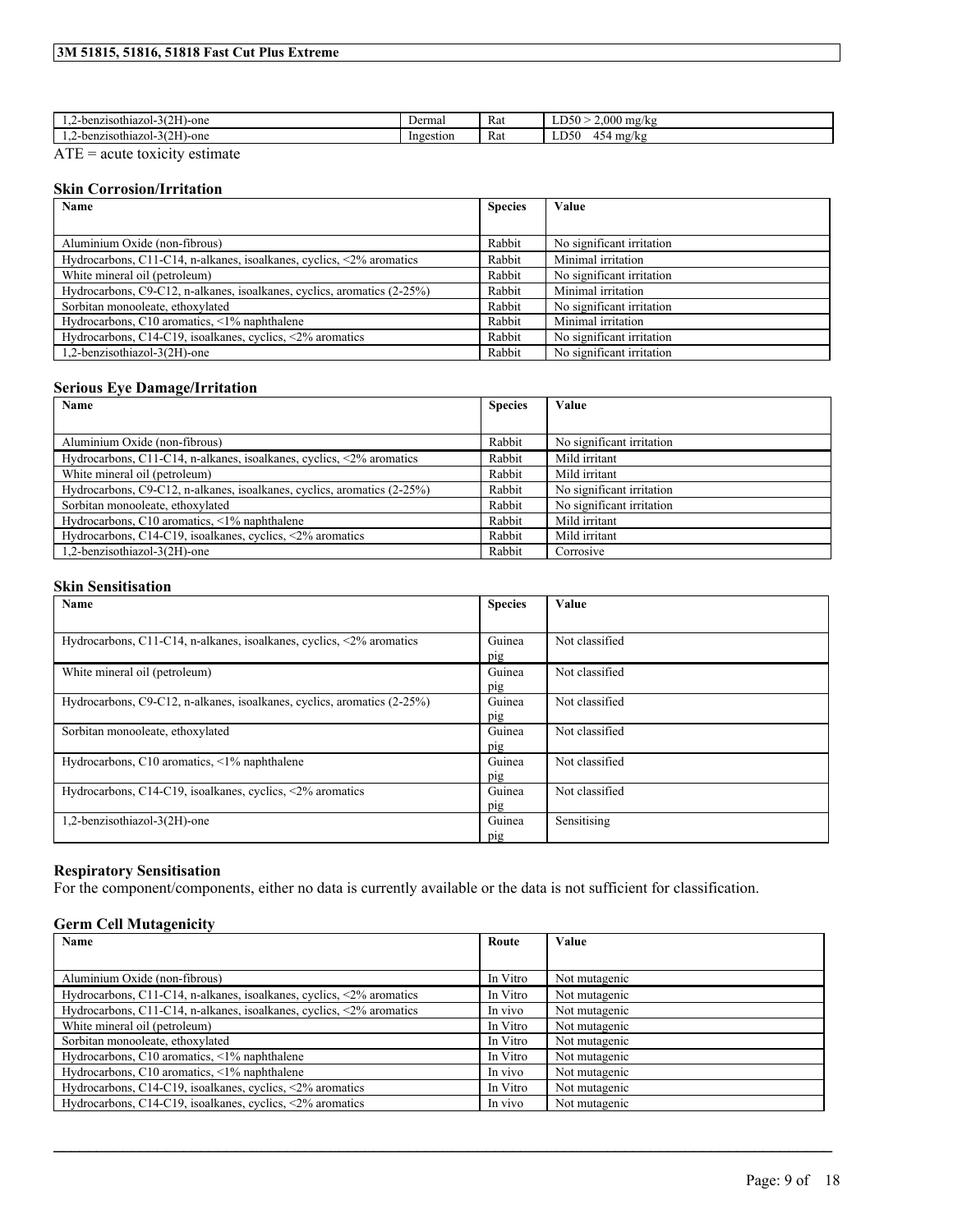| 3M 51815, 51816, 51818 Fast Cut Plus Extreme |  |  |  |  |  |
|----------------------------------------------|--|--|--|--|--|
|----------------------------------------------|--|--|--|--|--|

| 1.2-benzisothiazol-3(2H)-one | In vivo                                                     | No<br>t mutagenic                                         |
|------------------------------|-------------------------------------------------------------|-----------------------------------------------------------|
| 1.2-benzisothiazol-3(2H)-one | $\mathbf{v}$ . $\mathbf{v}$ .<br>In V<br>V <sub>1</sub> tro | but the<br>data are not<br>Some positive<br>data exist. • |
|                              |                                                             | sufficient for<br>classification :                        |

### **Carcinogenicity**

| Name                                                                                      | Route             | <b>Species</b>          | Value                                                                           |
|-------------------------------------------------------------------------------------------|-------------------|-------------------------|---------------------------------------------------------------------------------|
| Aluminium Oxide (non-fibrous)                                                             | Inhalation        | Rat                     | Not carcinogenic                                                                |
| Hydrocarbons, C11-C14, n-alkanes, isoalkanes, cyclics, $\langle 2\% \rangle$<br>aromatics | Not<br>specified. | <b>Not</b><br>available | Not carcinogenic                                                                |
| White mineral oil (petroleum)                                                             | Dermal            | Mouse                   | Not carcinogenic                                                                |
| White mineral oil (petroleum)                                                             | Inhalation        | Multiple                | Not carcinogenic                                                                |
|                                                                                           |                   | animal                  |                                                                                 |
|                                                                                           |                   | species                 |                                                                                 |
| Sorbitan monooleate, ethoxylated                                                          | Ingestion         | Rat                     | Some positive data exist, but the data are not<br>sufficient for classification |

### **Reproductive Toxicity**

### **Reproductive and/or Developmental Effects**

| Name                                                                    | Route                    | Value                                  | <b>Species</b> | <b>Test result</b>                 | <b>Exposure</b><br><b>Duration</b> |
|-------------------------------------------------------------------------|--------------------------|----------------------------------------|----------------|------------------------------------|------------------------------------|
| Hydrocarbons, C11-C14, n-alkanes,<br>isoalkanes, cyclics, <2% aromatics | Not<br>specified.        | Not classified for female reproduction | Rat            | <b>NOAEL Not</b><br>available      | 1 generation                       |
| Hydrocarbons, C11-C14, n-alkanes,<br>isoalkanes, cyclics, <2% aromatics | <b>Not</b><br>specified. | Not classified for male reproduction   | Rat            | <b>NOAEL Not</b><br>available      | 1 generation                       |
| Hydrocarbons, C11-C14, n-alkanes,<br>isoalkanes, cyclics, <2% aromatics | Not<br>specified.        | Not classified for development         | Rat            | <b>NOAEL Not</b><br>available      | 1 generation                       |
| White mineral oil (petroleum)                                           | Ingestion                | Not classified for female reproduction | Rat            | <b>NOAEL</b><br>4,350<br>mg/kg/day | 13 weeks                           |
| White mineral oil (petroleum)                                           | Ingestion                | Not classified for male reproduction   | Rat            | <b>NOAEL</b><br>4,350<br>mg/kg/day | 13 weeks                           |
| White mineral oil (petroleum)                                           | Ingestion                | Not classified for development         | Rat            | <b>NOAEL</b><br>4,350<br>mg/kg/day | during<br>gestation                |
| Sorbitan monooleate, ethoxylated                                        | Ingestion                | Not classified for female reproduction | Rat            | <b>NOAEL</b><br>6,666<br>mg/kg/day | 3 generation                       |
| Sorbitan monooleate, ethoxylated                                        | Ingestion                | Not classified for male reproduction   | Rat            | NOAEL<br>6.666<br>mg/kg/day        | 3 generation                       |
| Sorbitan monooleate, ethoxylated                                        | Ingestion                | Not classified for development         | Rat            | <b>NOAEL</b><br>5,000<br>mg/kg/day | during<br>organogenesis            |
| Hydrocarbons, C10 aromatics, <1%<br>naphthalene                         | Not.<br>specified.       | Not classified for female reproduction | Rat            | <b>NOAEL</b> Not<br>available      | 2 generation                       |
| Hydrocarbons, C10 aromatics, <1%<br>naphthalene                         | Not<br>specified.        | Not classified for male reproduction   | Rat            | <b>NOAEL Not</b><br>available      | 2 generation                       |
| Hydrocarbons, C10 aromatics, <1%<br>naphthalene                         | <b>Not</b><br>specified. | Not classified for development         | Rat            | <b>NOAEL Not</b><br>available      | 2 generation                       |
| Hydrocarbons, C14-C19, isoalkanes,<br>cyclics, <2% aromatics            | Not.<br>specified.       | Not classified for female reproduction | Rat            | <b>NOAEL Not</b><br>available      | gestation<br>into lactation        |
| Hydrocarbons, C14-C19, isoalkanes,<br>cyclics, <2% aromatics            | Not<br>specified.        | Not classified for male reproduction   | Rat            | <b>NOAEL Not</b><br>available      | 28 days                            |
| Hydrocarbons, C14-C19, isoalkanes,<br>cyclics, <2% aromatics            | Not<br>specified.        | Not classified for development         | Rat            | <b>NOAEL Not</b><br>available      | during<br>gestation                |
| 1,2-benzisothiazol-3(2H)-one                                            | Ingestion                | Not classified for female reproduction | Rat            | <b>NOAEL 112</b><br>mg/kg/day      | 2 generation                       |
| 1,2-benzisothiazol-3(2H)-one                                            | Ingestion                | Not classified for male reproduction   | Rat            | <b>NOAEL 112</b><br>mg/kg/day      | 2 generation                       |
| 1,2-benzisothiazol-3(2H)-one                                            | Ingestion                | Not classified for development         | Rat            | NOAEL 112<br>mg/kg/day             | 2 generation                       |

 $\mathcal{L}_\mathcal{L} = \mathcal{L}_\mathcal{L} = \mathcal{L}_\mathcal{L} = \mathcal{L}_\mathcal{L} = \mathcal{L}_\mathcal{L} = \mathcal{L}_\mathcal{L} = \mathcal{L}_\mathcal{L} = \mathcal{L}_\mathcal{L} = \mathcal{L}_\mathcal{L} = \mathcal{L}_\mathcal{L} = \mathcal{L}_\mathcal{L} = \mathcal{L}_\mathcal{L} = \mathcal{L}_\mathcal{L} = \mathcal{L}_\mathcal{L} = \mathcal{L}_\mathcal{L} = \mathcal{L}_\mathcal{L} = \mathcal{L}_\mathcal{L}$ 

**Target Organ(s)**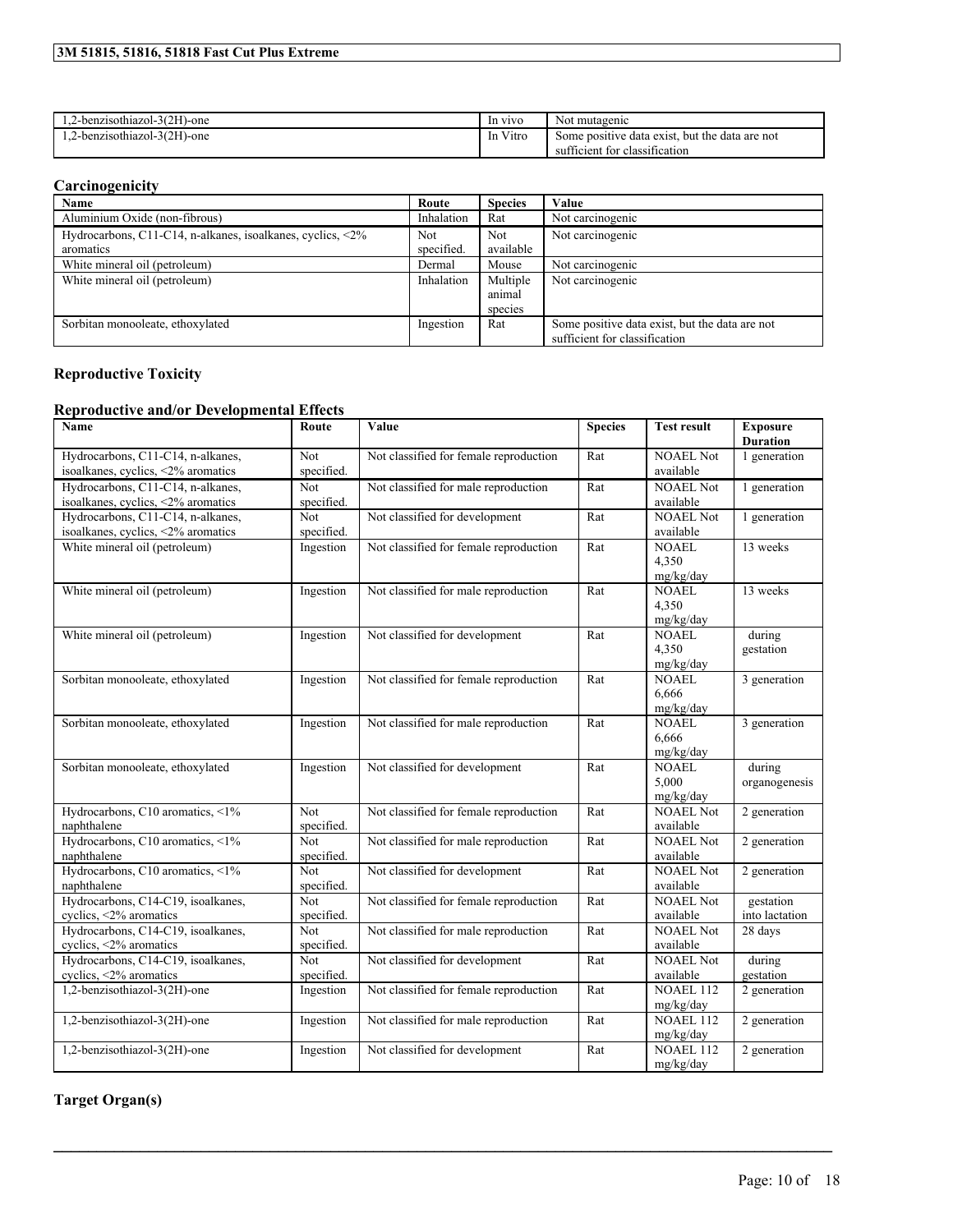**Specific Target Organ Toxicity - single exposure**

| Name                                             | Route      | Target Organ(s)                      | Value                                | <b>Species</b>     | <b>Test result</b>     | <b>Exposure</b> |
|--------------------------------------------------|------------|--------------------------------------|--------------------------------------|--------------------|------------------------|-----------------|
|                                                  |            |                                      |                                      |                    |                        | <b>Duration</b> |
| Hydrocarbons, C9-C12, n-<br>alkanes, isoalkanes, | Inhalation | central nervous<br>system depression | May cause drowsiness or<br>dizziness | similar<br>compoun | NOAEL not<br>available |                 |
| cyclics, aromatics $(2-25%)$                     |            |                                      |                                      | ds                 |                        |                 |
| Hydrocarbons, C9-C12, n-                         | Ingestion  | central nervous                      | May cause drowsiness or              | similar            | <b>NOAEL</b> not       |                 |
| alkanes, isoalkanes,                             |            | system depression                    | dizziness                            | compoun            | available              |                 |
| cyclics, aromatics $(2-25%)$                     |            |                                      |                                      | ds                 |                        |                 |
| Hydrocarbons, C10                                | Inhalation | central nervous                      | May cause drowsiness or              | Human              | <b>NOAEL Not</b>       |                 |
| aromatics, $\leq 1\%$                            |            | system depression                    | dizziness                            | and                | available              |                 |
| naphthalene                                      |            |                                      |                                      | animal             |                        |                 |
| 1,2-benzisothiazol-3(2H)-                        | Inhalation | respiratory irritation               | Some positive data exist, but the    | similar            | <b>NOAEL Not</b>       |                 |
| one                                              |            |                                      | data are not sufficient for          | health             | available              |                 |
|                                                  |            |                                      | classification                       | hazards            |                        |                 |

#### **Specific Target Organ Toxicity - repeated exposure**

| $\cdots$<br>$\cdots$<br>Name                                                   | Route      | <b>Target Organ(s)</b>                                                                                                                                                                                                          | Value                                                                              | <b>Species</b> | <b>Test result</b>                 | <b>Exposure</b><br><b>Duration</b> |
|--------------------------------------------------------------------------------|------------|---------------------------------------------------------------------------------------------------------------------------------------------------------------------------------------------------------------------------------|------------------------------------------------------------------------------------|----------------|------------------------------------|------------------------------------|
| Aluminium Oxide (non-<br>fibrous)                                              | Inhalation | pneumoconiosis                                                                                                                                                                                                                  | Some positive data exist, but the<br>data are not sufficient for<br>classification | Human          | <b>NOAEL Not</b><br>available      | occupational<br>exposure           |
| Aluminium Oxide (non-<br>fibrous)                                              | Inhalation | pulmonary fibrosis                                                                                                                                                                                                              | Not classified                                                                     | Human          | NOAEL Not<br>available             | occupational<br>exposure           |
| White mineral oil<br>(petroleum)                                               | Ingestion  | hematopoietic<br>system                                                                                                                                                                                                         | Not classified                                                                     | Rat            | <b>NOAEL</b><br>1,381<br>mg/kg/day | 90 days                            |
| White mineral oil<br>(petroleum)                                               | Ingestion  | liver   immune<br>system                                                                                                                                                                                                        | Not classified                                                                     | Rat            | <b>NOAEL</b><br>1.336<br>mg/kg/day | 90 days                            |
| Hydrocarbons, C9-C12, n-<br>alkanes, isoalkanes,<br>cyclics, aromatics (2-25%) | Inhalation | central nervous<br>system                                                                                                                                                                                                       | Causes damage to organs through<br>prolonged or repeated exposure                  | Human          | <b>NOAEL</b> not<br>available      | occupational<br>exposure           |
| Sorbitan monooleate,<br>ethoxylated                                            | Ingestion  | heart   endocrine<br>system  <br>gastrointestinal tract<br>bone, teeth, nails,<br>and/or hair  <br>hematopoietic<br>system   liver  <br>immune system  <br>nervous system  <br>kidney and/or<br>bladder   respiratory<br>system | Not classified                                                                     | Rat            | <b>NOAEL</b><br>4,132<br>mg/kg/day | 90 days                            |
| 1,2-benzisothiazol-3(2H)-<br>one                                               | Ingestion  | liver   hematopoietic<br>system   eyes  <br>kidney and/or<br>bladder   respiratory<br>system                                                                                                                                    | Not classified                                                                     | Rat            | <b>NOAEL 322</b><br>mg/kg/day      | 90 days                            |
| 1,2-benzisothiazol-3(2H)-<br>one                                               | Ingestion  | heart   endocrine<br>system   nervous<br>system                                                                                                                                                                                 | Not classified                                                                     | Rat            | <b>NOAEL 150</b><br>mg/kg/day      | 28 days                            |

#### **Aspiration Hazard**

| <b>Name</b>                                                                 | Value             |
|-----------------------------------------------------------------------------|-------------------|
| Hydrocarbons, C11-C14, n-alkanes, isoalkanes, cyclics, $\leq 2\%$ aromatics | Aspiration hazard |
| White mineral oil (petroleum)                                               | Aspiration hazard |
| Hydrocarbons, C9-C12, n-alkanes, isoalkanes, cyclics, aromatics (2-25%)     | Aspiration hazard |
| Hydrocarbons, $C10$ aromatics, $\leq 1\%$ naphthalene                       | Aspiration hazard |
| Hydrocarbons, C14-C19, isoalkanes, cyclics, $\langle 2\%$ aromatics         | Aspiration hazard |

Please contact the address or phone number listed on the first page of the SDS for additional toxicological information **on this material and/or its components.**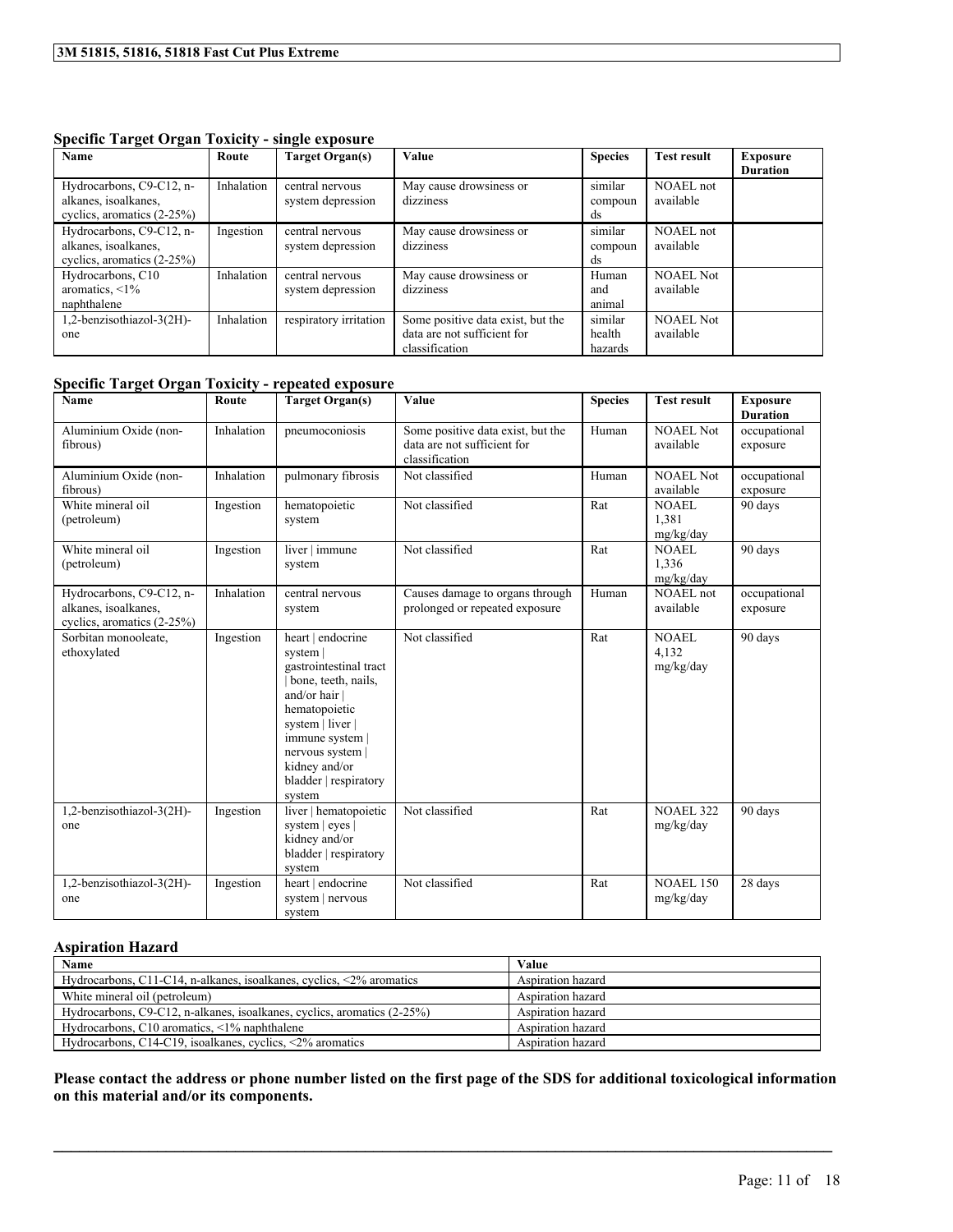#### **11.2. Information on other hazards**

This material does not contain any substances that are assessed to be an endocrine disruptor for human health.

### **SECTION 12: Ecological information**

The information below may not agree with the EU material classification in Section 2 and/or the ingredient classifications in Section 3 if specific ingredient classifications are mandated by a competent authority. In addition, statements and data presented in Section 12 are based on UN GHS calculation rules and classifications derived from **3M assessments.**

#### **12.1. Toxicity**

No product test data available.

| <b>Material</b>                                                                                | CAS#            | Organism      | <b>Type</b>  | <b>Exposure</b> | <b>Test endpoint</b> | <b>Test result</b>    |
|------------------------------------------------------------------------------------------------|-----------------|---------------|--------------|-----------------|----------------------|-----------------------|
| Aluminium Oxide<br>(non-fibrous)                                                               | 1344-28-1       |               | Experimental | 96 hours        | LC50                 | $>100$ mg/l           |
| Aluminium Oxide<br>(non-fibrous)                                                               | 1344-28-1       | Green algae   | Experimental | 72 hours        | <b>EC50</b>          | $>100$ mg/l           |
| Aluminium Oxide<br>(non-fibrous)                                                               | $1344 - 28 - 1$ | Water flea    | Experimental | 48 hours        | LC50                 | $>100$ mg/l           |
| Aluminium Oxide<br>(non-fibrous)                                                               | 1344-28-1       | Green algae   | Experimental | 72 hours        | <b>NOEC</b>          | $>100$ mg/l           |
| Hydrocarbons, C11-<br>C14, n-alkanes,<br>isoalkanes, cyclics,<br><2% aromatics                 | $926 - 141 - 6$ | Green algae   | Experimental | 72 hours        | <b>EL50</b>          | $>1,000 \text{ mg/l}$ |
| Hydrocarbons, C11-<br>C14, n-alkanes,<br>isoalkanes, cyclics,<br><2% aromatics                 | 926-141-6       | Rainbow trout | Experimental | 96 hours        | LL50                 | $>1,000 \text{ mg/l}$ |
| Hydrocarbons, C11-<br>C14, n-alkanes,<br>isoalkanes, cyclics,<br><2% aromatics                 | 926-141-6       | Water flea    | Experimental | 48 hours        | <b>EL50</b>          | $>1,000 \text{ mg/l}$ |
| Hydrocarbons, C11-<br>C14, n-alkanes,<br>isoalkanes, cyclics,<br><2% aromatics                 | 926-141-6       | Green algae   | Experimental | 72 hours        | <b>NOEL</b>          | $1,000 \text{ mg/l}$  |
| White mineral oil<br>(petroleum)                                                               | 8042-47-5       | Water flea    | Estimated    | 48 hours        | <b>EL50</b>          | $>100$ mg/l           |
| White mineral oil<br>(petroleum)                                                               | 8042-47-5       | Bluegill      | Experimental | 96 hours        | LL50                 | $>100$ mg/l           |
| White mineral oil<br>(petroleum)                                                               | 8042-47-5       | Green algae   | Estimated    | 72 hours        | <b>NOEL</b>          | $100$ mg/l            |
| White mineral oil<br>(petroleum)                                                               | 8042-47-5       | Water flea    | Estimated    | 21 days         | <b>NOEL</b>          | $>100$ mg/l           |
| Hydrocarbons, C9-C12, 919-446-0<br>n-alkanes, isoalkanes,<br>cyclics, aromatics (2-<br>25%     |                 | Green algae   | Estimated    | 72 hours        | <b>EL50</b>          | $4.1$ mg/l            |
| Hydrocarbons, C9-C12, 919-446-0<br>n-alkanes, isoalkanes,<br>cyclics, aromatics (2-<br>$25\%)$ |                 | Rainbow trout | Estimated    | 96 hours        | <b>LL50</b>          | $10 - 30$ mg/l        |
| Hydrocarbons, C9-C12, 919-446-0<br>n-alkanes, isoalkanes,<br>cyclics, aromatics (2-<br>$25\%)$ |                 | Water flea    | Estimated    | 48 hours        | <b>EL50</b>          | $10 - 22$ mg/l        |
| Hydrocarbons, C9-C12, 919-446-0<br>n-alkanes, isoalkanes,<br>cyclics, aromatics (2-            |                 | Green algae   | Estimated    | 72 hours        | <b>NOEL</b>          | $0.76$ mg/l           |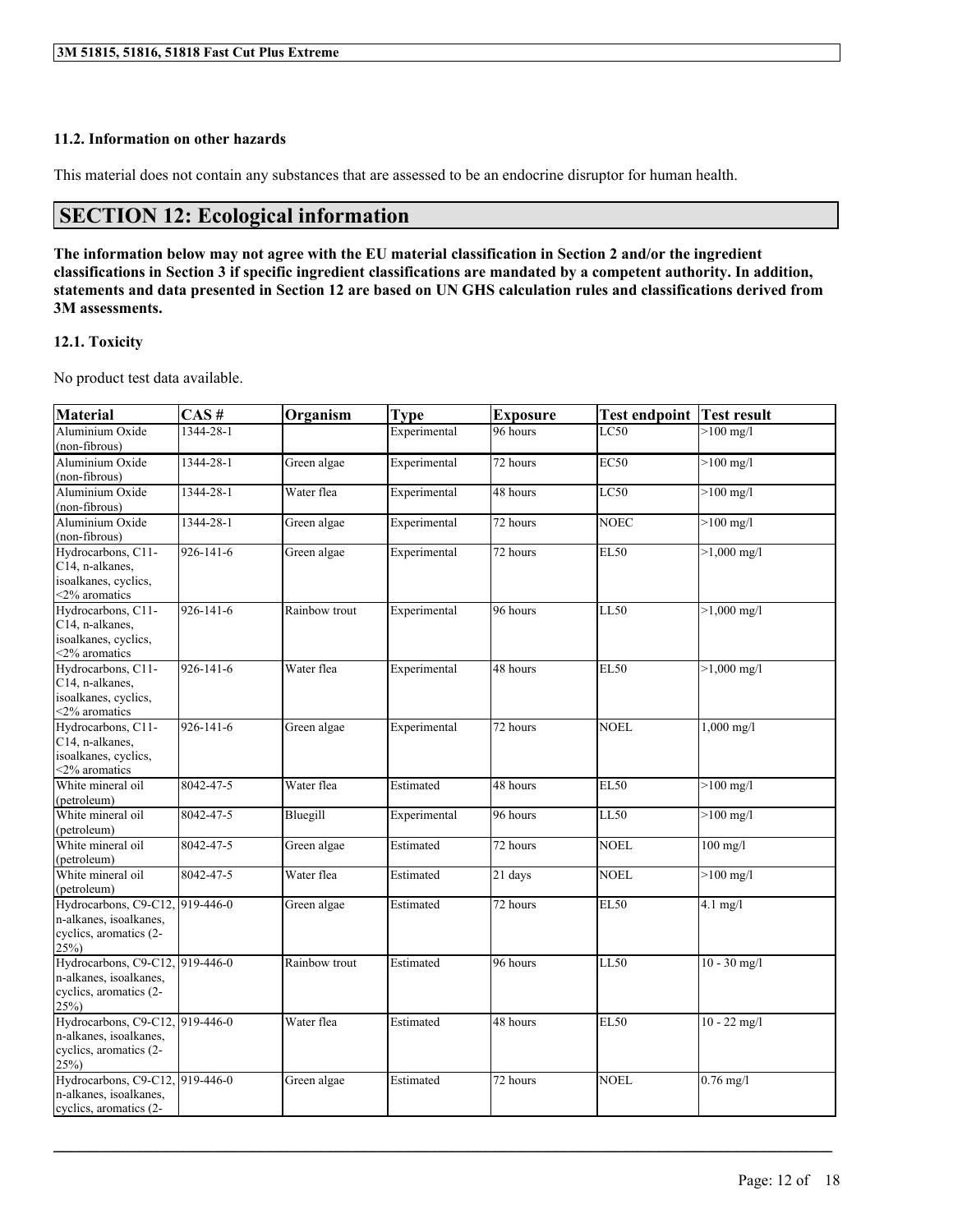| $25\%)$                                                                                    |                     |                  |              |          |                  |                                |
|--------------------------------------------------------------------------------------------|---------------------|------------------|--------------|----------|------------------|--------------------------------|
| Hydrocarbons, C9-C12, 919-446-0<br>n-alkanes, isoalkanes.<br>cyclics, aromatics (2-<br>25% |                     | Water flea       | Estimated    | 21 days  | EC <sub>10</sub> | $0.316$ mg/l                   |
| Hydrocarbons, C14-<br>C19, isoalkanes,<br>cyclics, $\leq$ 2% aromatics                     | 920-114-2           | Activated sludge | Estimated    | 3 hours  | <b>EC50</b>      | $>100$ mg/l                    |
| Hydrocarbons, C14-<br>C19, isoalkanes,<br>cyclics, <2% aromatics                           | 920-114-2           | Fish             | Estimated    | 96 hours | LL50             | $>1,028$ mg/l                  |
| Hydrocarbons, C14-<br>C19, isoalkanes.<br>cyclics, <2% aromatics                           | 920-114-2           | Green algae      | Estimated    | 72 hours | <b>EL50</b>      | $>1,000$ mg/l                  |
| Hydrocarbons, C14-<br>C19, isoalkanes,<br>cyclics, $\leq$ 2% aromatics                     | 920-114-2           | Water flea       | Estimated    | 48 hours | <b>EL50</b>      | $>1,000$ mg/l                  |
| Hydrocarbons, C14-<br>C19, isoalkanes,<br>cyclics, $\leq$ 2% aromatics                     | 920-114-2           | Green algae      | Estimated    | 72 hours | <b>NOEL</b>      | $1,000 \text{ mg/l}$           |
| Hydrocarbons, C14-<br>C19, isoalkanes,<br>cyclics, <2% aromatics                           | 920-114-2           | Water flea       | Estimated    | 21 days  | <b>NOEL</b>      | $5$ mg/l                       |
| Sorbitan monooleate,<br>ethoxylated                                                        | <b>Trade Secret</b> | Copepod          | Estimated    | 48 hours | LL50             | $>10,000$ mg/l                 |
| Sorbitan monooleate,<br>ethoxylated                                                        | <b>Trade Secret</b> | Green algae      | Estimated    | 72 hours | <b>EL50</b>      | 58.84 mg/l                     |
| Sorbitan monooleate,<br>ethoxylated                                                        | <b>Trade Secret</b> | Zebra Fish       | Estimated    | 96 hours | LC50             | $>100$ mg/l                    |
| Sorbitan monooleate,<br>ethoxylated                                                        | <b>Trade Secret</b> | Green algae      | Estimated    | 72 hours | EC10             | 19.05 mg/l                     |
| Sorbitan monooleate,<br>ethoxylated                                                        | <b>Trade Secret</b> | Water flea       | Estimated    | 21 days  | <b>NOEL</b>      | $10$ mg/l                      |
| Oleyl Alcohol                                                                              | 68002-94-8          | Water flea       | Experimental | 48 hours | EC <sub>50</sub> | $70 \text{ mg}/l$              |
| Hydrocarbons, C10<br>aromatics, $\leq 1\%$<br>naphthalene                                  | 918-811-1           | Green algae      | Estimated    | 72 hours | <b>EL50</b>      | $3$ mg/l                       |
| Hydrocarbons, C10<br>aromatics, $\leq 1\%$<br>naphthalene                                  | 918-811-1           | Rainbow trout    | Estimated    | 96 hours | <b>LL50</b>      | $5$ mg/l                       |
| Hydrocarbons, C10<br>aromatics, $\leq 1\%$<br>naphthalene                                  | $918 - 811 - 1$     | Water flea       | Estimated    | 48 hours | EL <sub>50</sub> | $10$ mg/l                      |
| Hydrocarbons, C10<br>aromatics, <1%<br>naphthalene                                         | 918-811-1           | Green algae      | Estimated    | 72 hours | <b>NOEL</b>      | $1 \text{ mg/l}$               |
| 1,2-benzisothiazol-<br>$3(2H)$ -one                                                        | <b>Trade Secret</b> | Green algae      | Experimental | 72 hours | <b>EC50</b>      | $0.11$ mg/l                    |
| 1,2-benzisothiazol-<br>$3(2H)$ -one                                                        | Trade Secret        | Pacific oyster   | Experimental | 48 hours | <b>EC50</b>      | $0.062$ mg/l                   |
| 1,2-benzisothiazol-<br>$3(2H)$ -one                                                        | <b>Trade Secret</b> | Rainbow trout    | Experimental | 96 hours | LC50             | $1.6$ mg/l                     |
| 1,2-benzisothiazol-<br>$3(2H)$ -one                                                        | Trade Secret        | Water flea       | Experimental | 48 hours | <b>EC50</b>      | $2.9$ mg/l                     |
| 1,2-benzisothiazol-<br>$3(2H)$ -one                                                        | <b>Trade Secret</b> | Green algae      | Experimental | 72 hours | <b>NOEC</b>      | $0.0403$ mg/l                  |
| 1,2-benzisothiazol-<br>$3(2H)$ -one                                                        | <b>Trade Secret</b> | Bobwhite quail   | Experimental | 14 days  | LD50             | 617 mg per kg of<br>bodyweight |

### **12.2. Persistence and degradability**

| <b>Material</b>       | <b>CAS Nbr</b> | rest type              | Duration | <b>CONTRACTOR</b><br>Study<br>I vpe | Fest result | <b>Protocol</b> |
|-----------------------|----------------|------------------------|----------|-------------------------------------|-------------|-----------------|
| Aluminium Oxide (non- | 1344-28-1      | Data not availbl-      | N/A      | N/A                                 | N/A         | 'N/A            |
| fibrous)              |                | $\sim$<br>Insufficient |          |                                     |             |                 |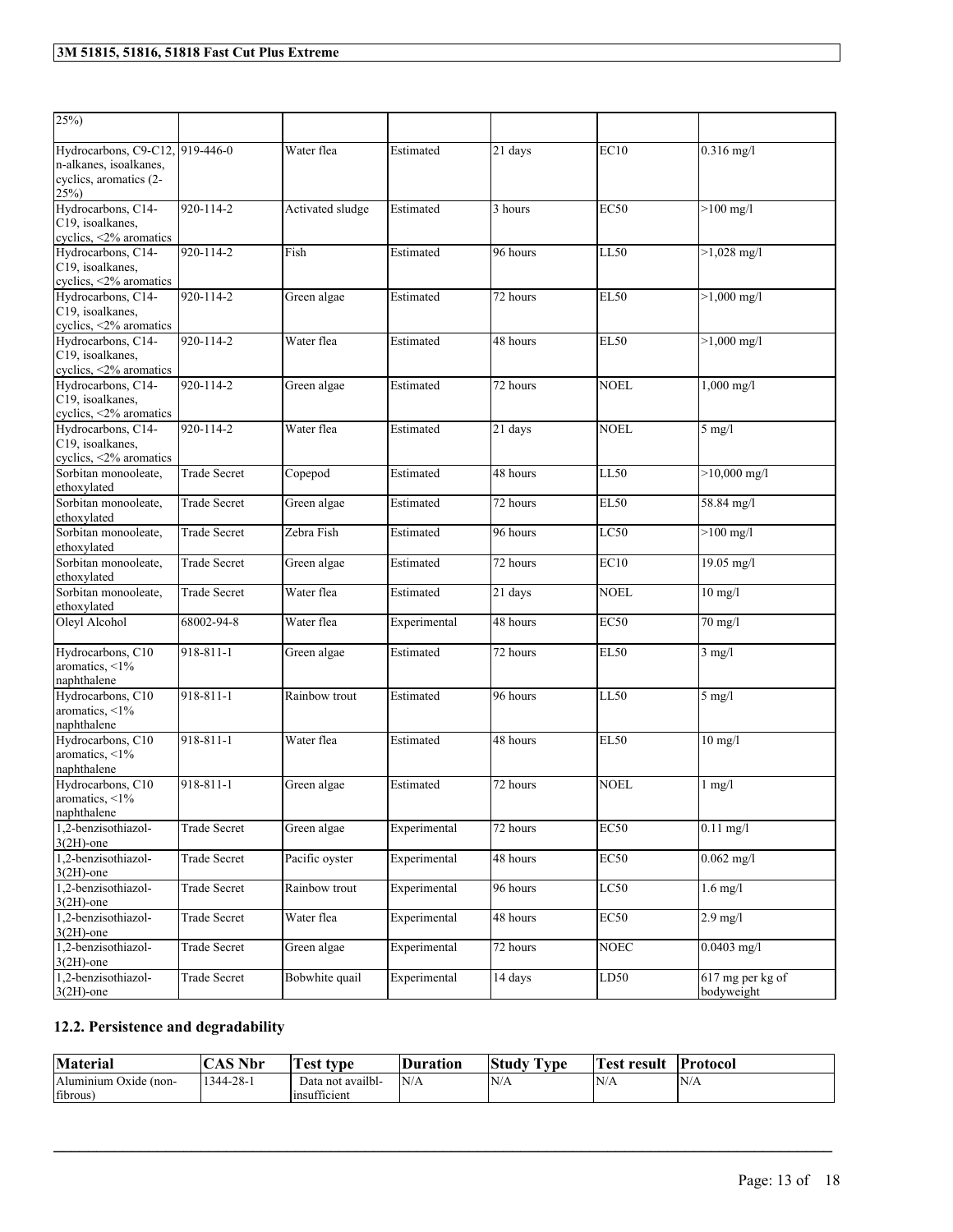| Hydrocarbons, C11-C14, n- 926-141-6<br>alkanes, isoalkanes, cyclics,<br><2% aromatics |                     | Experimental<br>Biodegradation | 28 days | <b>BOD</b>                | OD                 | 69 %BOD/ThB OECD 301F - Manometric<br>respirometry |
|---------------------------------------------------------------------------------------|---------------------|--------------------------------|---------|---------------------------|--------------------|----------------------------------------------------|
| White mineral oil<br>(petroleum)                                                      | 8042-47-5           | Experimental<br>Biodegradation | 28 days | CO <sub>2</sub> evolution | $0\%$ weight       | OECD 301B - Modified<br>sturm or CO <sub>2</sub>   |
| Hydrocarbons, C9-C12, n-<br>alkanes, isoalkanes, cyclics,<br>aromatics $(2-25%)$      | 919-446-0           | Estimated<br>Biodegradation    | 28 days | <b>BOD</b>                | IOD                | 75 %BOD/ThB OECD 301F - Manometric<br>respirometry |
| Hydrocarbons, C14-C19,<br>isoalkanes, cyclics, $\leq 2\%$<br>aromatics                | 920-114-2           | Estimated<br>Biodegradation    | 28 days | <b>BOD</b>                | IOD                | 82 %BOD/ThB OECD 301F - Manometric<br>respirometry |
| Sorbitan monooleate,<br>ethoxylated                                                   | <b>Trade Secret</b> | Experimental<br>Biodegradation | 28 days | CO <sub>2</sub> evolution | $61\%$ weight      | Non-standard method                                |
| Oleyl Alcohol                                                                         | 68002-94-8          | Experimental<br>Biodegradation | 28 days | <b>BOD</b>                | OD                 | 87 %BOD/ThB OECD 301D - Closed bottle<br>test      |
| Hydrocarbons, C10<br>aromatics, $\leq 1\%$ naphthalene                                | 918-811-1           | Experimental<br>Biodegradation | 28 days | <b>BOD</b>                | 49.6 %BOD/C<br> OD | OECD 301F - Manometric<br>respirometry             |
| 1,2-benzisothiazol-3(2H)-<br>one                                                      | <b>Trade Secret</b> | Experimental<br>Biodegradation | 28 days | <b>BOD</b>                | 0 %BOD/ThB<br>IOD  | $[OECD 301C - MITI test (I)]$                      |

### **12.3 : Bioaccumulative potential**

| <b>Material</b>                                                                              | Cas No.             | <b>Test type</b>                                            | <b>Duration</b> | <b>Study Type</b>         | <b>Test result</b> | Protocol                          |
|----------------------------------------------------------------------------------------------|---------------------|-------------------------------------------------------------|-----------------|---------------------------|--------------------|-----------------------------------|
| Aluminium Oxide (non-<br>fibrous)                                                            | 1344-28-1           | Data not available<br>or insufficient for<br>classification | N/A             | N/A                       | N/A                | N/A                               |
| Hydrocarbons, C11-C14, n- 926-141-6<br>alkanes, isoalkanes,<br>cyclics, $\leq 2\%$ aromatics |                     | Data not available<br>or insufficient for<br>classification | N/A             | N/A                       | N/A                | N/A                               |
| White mineral oil<br>(petroleum)                                                             | 8042-47-5           | Data not available<br>or insufficient for<br>classification | N/A             | N/A                       | N/A                | N/A                               |
| Hydrocarbons, C9-C12, n-<br>alkanes, isoalkanes,<br>cyclics, aromatics $(2-25%)$             | $919-446-0$         | Data not available<br>or insufficient for<br>classification | N/A             | N/A                       | N/A                | N/A                               |
| Hydrocarbons, C14-C19,<br>isoalkanes, cyclics, $\leq 2\%$<br>aromatics                       | 920-114-2           | Data not available<br>or insufficient for<br>classification | N/A             | N/A                       | N/A                | N/A                               |
| Sorbitan monooleate.<br>ethoxylated                                                          | <b>Trade Secret</b> | Data not available<br>or insufficient for<br>classification | N/A             | N/A                       | N/A                | N/A                               |
| Oleyl Alcohol                                                                                | 68002-94-8          | Data not available<br>or insufficient for<br>classification | N/A             | N/A                       | N/A                | N/A                               |
| Hydrocarbons, C10<br>aromatics, $\leq 1\%$<br>naphthalene                                    | 918-811-1           | Data not available<br>or insufficient for<br>classification | N/A             | N/A                       | N/A                | N/A                               |
| 1,2-benzisothiazol-3(2H)-<br>one                                                             | <b>Trade Secret</b> | Experimental BCF -<br>Bluegill                              | 56 days         | Bioaccumulation<br>factor | 6.62               | similar to OECD 305               |
| 1,2-benzisothiazol-3(2H)-<br>one                                                             | <b>Trade Secret</b> | Experimental<br>Bioconcentration                            |                 | Log Kow                   | 1.45               | OECD 107 log Kow shke<br>flsk mtd |

#### **12.4. Mobility in soil**

| <b>Material</b>              | Cas No.      | <b>Test type</b> | Study Type | <b>Test result</b> | <b>Protocol</b>                   |
|------------------------------|--------------|------------------|------------|--------------------|-----------------------------------|
| $1.2$ -benzisothiazol-3(2H)- | Trade Secret | Experimental     | Koc        | $91$ /kg           | <b>IOECD 121 Estim.</b> of Koc by |
| one                          |              | Mobility in Soil |            |                    | <b>HPLC</b>                       |

 $\mathcal{L}_\mathcal{L} = \mathcal{L}_\mathcal{L} = \mathcal{L}_\mathcal{L} = \mathcal{L}_\mathcal{L} = \mathcal{L}_\mathcal{L} = \mathcal{L}_\mathcal{L} = \mathcal{L}_\mathcal{L} = \mathcal{L}_\mathcal{L} = \mathcal{L}_\mathcal{L} = \mathcal{L}_\mathcal{L} = \mathcal{L}_\mathcal{L} = \mathcal{L}_\mathcal{L} = \mathcal{L}_\mathcal{L} = \mathcal{L}_\mathcal{L} = \mathcal{L}_\mathcal{L} = \mathcal{L}_\mathcal{L} = \mathcal{L}_\mathcal{L}$ 

### **12.5. Results of the PBT and vPvB assessment**

This material does not contain any substances that are assessed to be a PBT or vPvB

#### **12.6. Endocrine disrupting properties**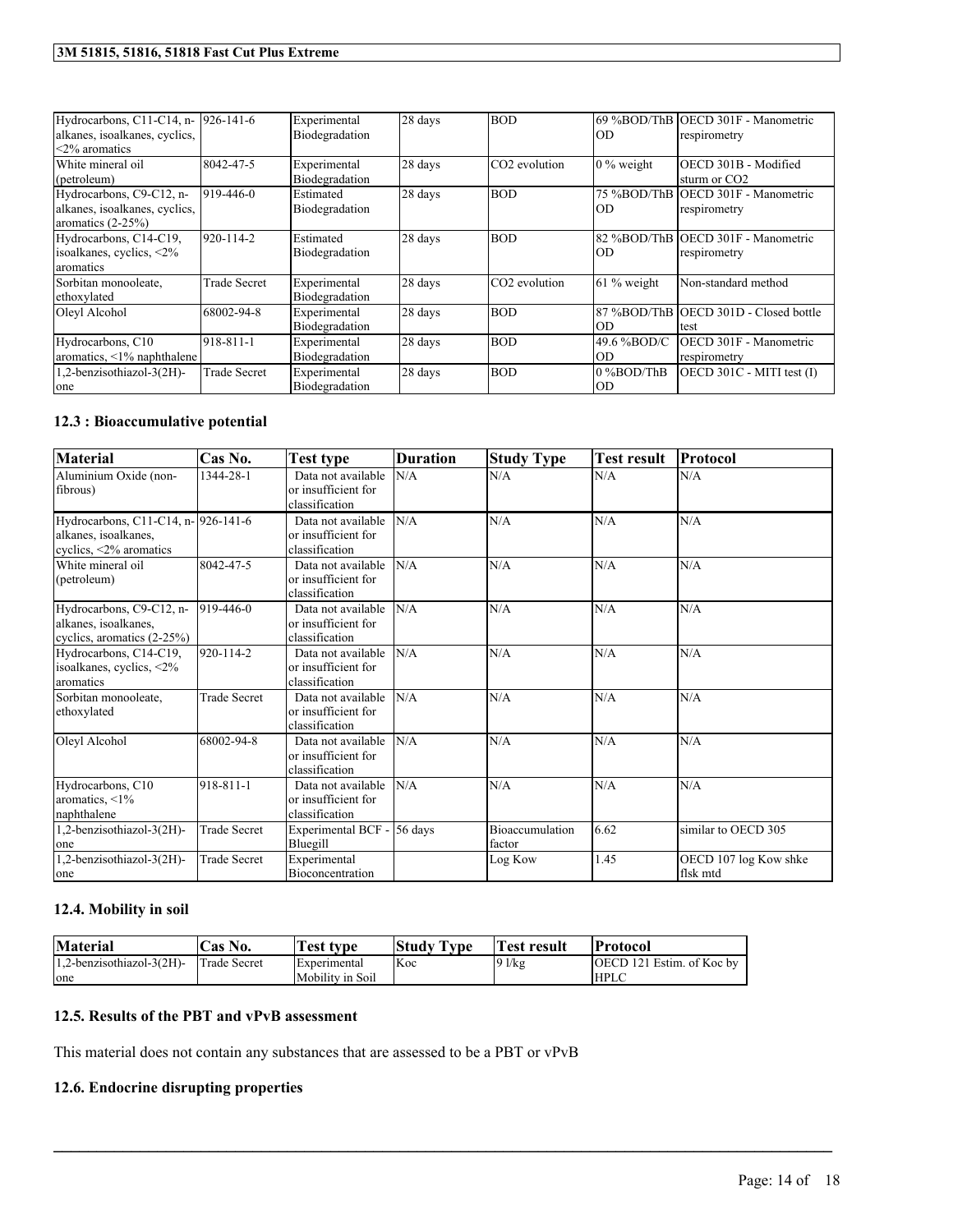This material does not contain any substances that are assessed to be an endocrine disruptor for environmental effects

#### **12.7. Other adverse effects**

No information available.

### **SECTION 13: Disposal considerations**

#### **13.1 Waste treatment methods**

Dispose of contents/ container in accordance with the local/regional/national/international regulations.

Dispose of waste product in a permitted industrial waste facility. As a disposal alternative, incinerate in a permitted waste incineration facility. Proper destruction may require the use of additional fuel during incineration processes. Empty drums/barrels/containers used for transporting and handling hazardous chemicals (chemical substances/mixtures/preparations classified as Hazardous as per applicable regulations) shall be considered, stored, treated  $\&$  disposed of as hazardous wastes unless otherwise defined by applicable waste regulations. Consult with the respective regulating authorities to determine the available treatment and disposal facilities.

The coding of a waste stream is based on the application of the product by the consumer. Since this is out of the control of 3M, no waste code(s) for products after use will be provided. Please refer to the European Waste Code (EWC - 2000/532/EC and amendments) to assign the correct waste code to your waste stream. Ensure national and/or regional regulations are complied with and always use a licensed waste contractor.

#### **EU waste code (product as sold)**

120109\* Machining emulsions and solutions free of halogens

### **SECTION 14: Transportation information**

Not hazardous for transportation.

|                                                                  | Ground<br><b>Transport</b><br>(ADR)                                          | <b>Air Transport (IATA)</b>                                                  | <b>Marine</b><br><b>Transport</b><br>(IMDG)                                  |
|------------------------------------------------------------------|------------------------------------------------------------------------------|------------------------------------------------------------------------------|------------------------------------------------------------------------------|
| 14.1 UN number or ID<br>humber                                   | No data available.                                                           | No data available.                                                           | No data available.                                                           |
| 14.2 UN proper shipping<br>mame                                  | No data available.                                                           | No data available.                                                           | No data available.                                                           |
| 14.3 Transport hazard<br>class(es)                               | No data available.                                                           | No data available.                                                           | No data available.                                                           |
| 14.4 Packing group                                               | No data available                                                            | No data available                                                            | No data available.                                                           |
| <b>14.5 Environmental hazards</b>                                | No data available.                                                           | No data available.                                                           | No data available.                                                           |
| 14.6 Special precautions for<br>luser                            | Please refer to the other<br>sections of the SDS for<br>further information. | Please refer to the other<br>sections of the SDS for further<br>information. | Please refer to the other<br>sections of the SDS for<br>further information. |
| 14.7 Marine Transport in<br>bulk according to IMO<br>instruments | No data available.                                                           | No data available.                                                           | No data available.                                                           |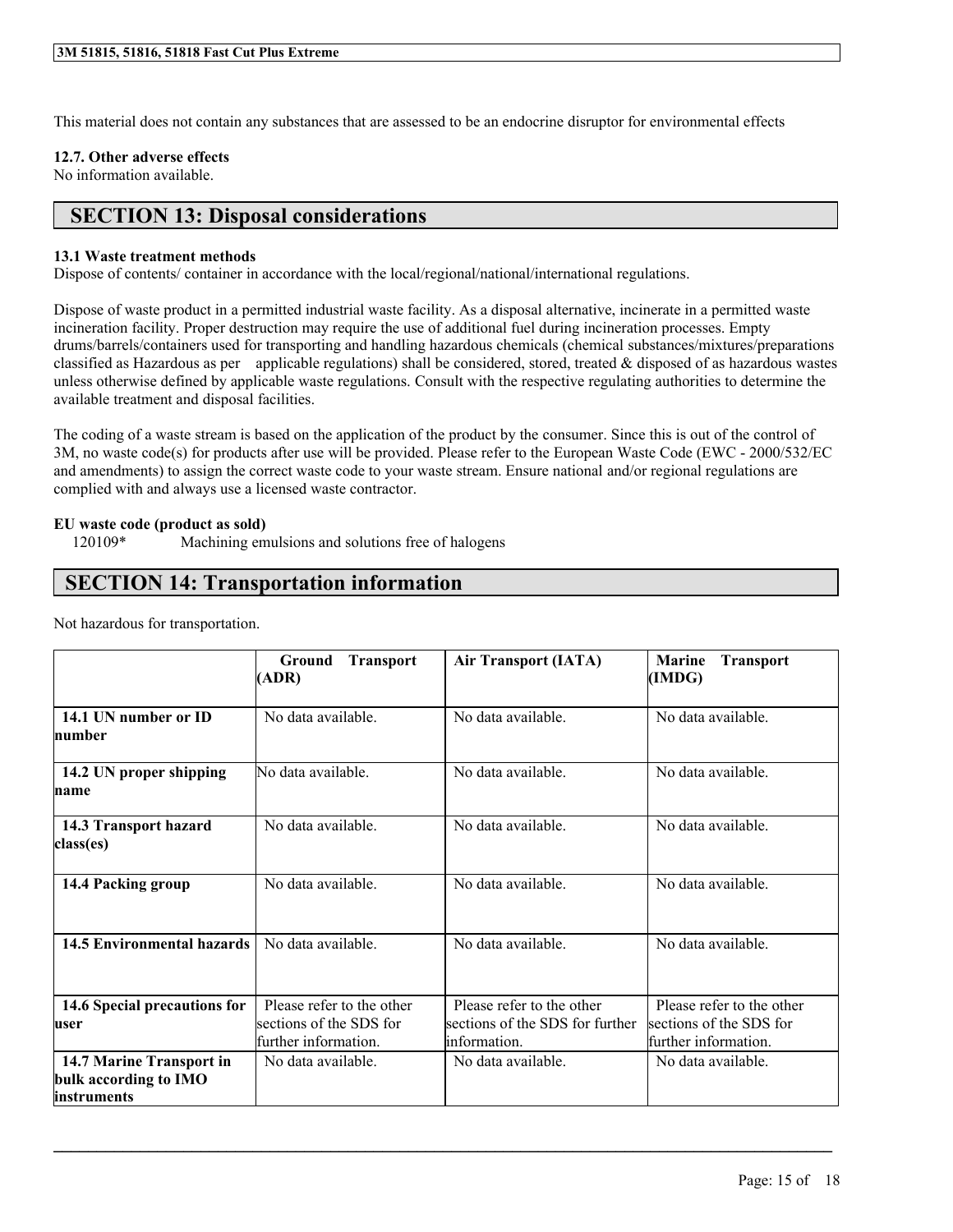| <b>Control Temperature</b>     | No data available. | No data available. | No data available. |
|--------------------------------|--------------------|--------------------|--------------------|
|                                |                    |                    |                    |
| <b>Emergency Temperature</b>   | No data available. | No data available. | No data available. |
|                                |                    |                    |                    |
| <b>ADR Classification Code</b> | No data available. | No data available. | No data available. |
|                                |                    |                    |                    |
| <b>IMDG Segregation Code</b>   | No data available. | No data available. | No data available. |
|                                |                    |                    |                    |

Please contact the address or phone number listed on the first page of the SDS for additional information on the transport/shipment of the material by rail (RID) or inland waterways (ADN).

### **SECTION 15: Regulatory information**

#### **15.1. Safety, health and environmental regulations/legislation specific for the substance or mixture**

#### **Global inventory status**

Contact 3M for more information.

#### **DIRECTIVE 2012/18/EU**

Seveso hazard categories, Annex 1, Part 1 None

Seveso named dangerous substances, Annex 1, Part 2

| Dangerous Substances         | Identifier(s)       | Qualifying quantity (tonnes) for the application of |                         |
|------------------------------|---------------------|-----------------------------------------------------|-------------------------|
|                              |                     | Lower-tier requirements                             | Upper-tier requirements |
| 1,2-benzisothiazol-3(2H)-one | <b>Trade Secret</b> | 100                                                 | 200                     |

 $\mathcal{L}_\mathcal{L} = \mathcal{L}_\mathcal{L} = \mathcal{L}_\mathcal{L} = \mathcal{L}_\mathcal{L} = \mathcal{L}_\mathcal{L} = \mathcal{L}_\mathcal{L} = \mathcal{L}_\mathcal{L} = \mathcal{L}_\mathcal{L} = \mathcal{L}_\mathcal{L} = \mathcal{L}_\mathcal{L} = \mathcal{L}_\mathcal{L} = \mathcal{L}_\mathcal{L} = \mathcal{L}_\mathcal{L} = \mathcal{L}_\mathcal{L} = \mathcal{L}_\mathcal{L} = \mathcal{L}_\mathcal{L} = \mathcal{L}_\mathcal{L}$ 

#### **15.2. Chemical Safety Assessment**

A chemical safety assessment has not been carried out for this mixture. Chemical safety assessments for the contained substances may have been carried out by the registrants of the substances in accordance with Regulation (EC) No 1907/2006, as amended.

### **SECTION 16: Other information**

#### **List of relevant H statements**

| <b>EUH066</b>     | Repeated exposure may cause skin dryness or cracking.           |
|-------------------|-----------------------------------------------------------------|
| H <sub>226</sub>  | Flammable liquid and vapour.                                    |
| H <sub>3</sub> 02 | Harmful if swallowed.                                           |
| H304              | May be fatal if swallowed and enters airways.                   |
| H315              | Causes skin irritation.                                         |
| H317              | May cause an allergic skin reaction.                            |
| H318              | Causes serious eye damage.                                      |
| H336              | May cause drowsiness or dizziness.                              |
| H372              | Causes damage to organs through prolonged or repeated exposure. |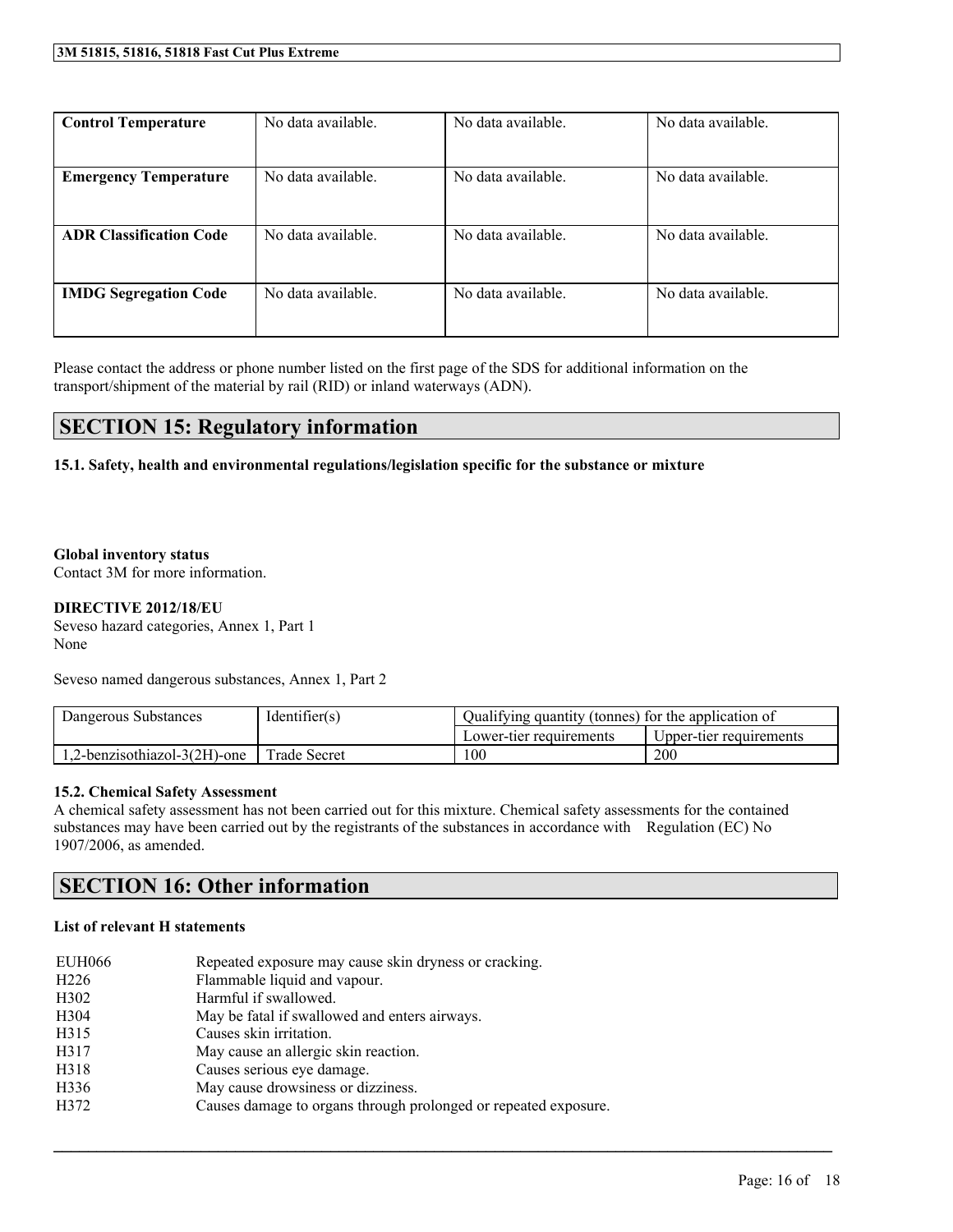| H373 | May cause damage to organs through prolonged or repeated exposure: nervous system. |
|------|------------------------------------------------------------------------------------|
| H400 | Very toxic to aquatic life.                                                        |
| H411 | Toxic to aquatic life with long lasting effects.                                   |
| H412 | Harmful to aquatic life with long lasting effects.                                 |

#### **Revision information:**

Label: CLP Percent Unknown information was added.

Section 04: First Aid - Symptoms and Effects (CLP) information was added.

Section 04: Information on toxicological effects information was modified.

Section 6: Accidental release clean-up information information was modified.

Section 11: Reproductive Toxicity Table information was modified.

Section 11: Target Organs - Repeated Table information was added.

Section 11: Target Organs - Repeated Table information was deleted.

Section 12: Component ecotoxicity information information was modified.

Section 12: Persistence and Degradability information information was modified.

Section 14 Marine transport in bulk according to IMO instruments – Main Heading information was modified.

Section 14 UN Number information was modified.

Section 2: No PBT/vPvB information available warning information was added.

### **Annex**

| 1. Title                                               |                                                                                                                        |
|--------------------------------------------------------|------------------------------------------------------------------------------------------------------------------------|
| <b>Substance identification</b>                        | Hydrocarbons, C11-C14, n-alkanes, isoalkanes, cyclics, <2% aromatics;<br>EC No. 926-141-6;                             |
| <b>Exposure Scenario Name</b>                          | Professional Use of Coatings                                                                                           |
| <b>Lifecycle Stage</b>                                 | Widespread use by professional workers                                                                                 |
| <b>Contributing activities</b>                         | PROC 10 -Roller application or brushing                                                                                |
|                                                        | ERC 08a -Widespread use of non-reactive processing aid (no inclusion into or                                           |
|                                                        | onto article, indoor)                                                                                                  |
|                                                        | ERC 08d -Widespread use of non-reactive processing aid (no inclusion into or                                           |
|                                                        | onto article, outdoor)                                                                                                 |
| Processes, tasks and activities covered                | Application of product.                                                                                                |
| 2. Operational conditions and risk management measures |                                                                                                                        |
| <b>Operating Conditions</b>                            | Physical state:Liquid.                                                                                                 |
|                                                        | <b>General operating conditions:</b>                                                                                   |
|                                                        | Duration of exposure per day at workplace [for one worker]: 8 hours/day;<br>Emission days per year: 300 days per year; |
|                                                        | Frequency of exposure at workplace [for one worker]: Daily;                                                            |
|                                                        | Indoor use;                                                                                                            |
|                                                        | Outdoor use;                                                                                                           |
|                                                        |                                                                                                                        |
| <b>Risk management measures</b>                        | Under the operational conditions described above the following risk management                                         |
|                                                        | measures apply:                                                                                                        |
|                                                        | General risk management measures:                                                                                      |
|                                                        | Human health:                                                                                                          |
|                                                        | None needed:                                                                                                           |
|                                                        | Environmental:                                                                                                         |
|                                                        | None needed:                                                                                                           |
| Waste management measures                              | Avoid release to the environment. Refer to special instructions / safety data sheet.;                                  |
| 3. Prediction of exposure                              |                                                                                                                        |
| <b>Prediction of exposure</b>                          | Human and environmental exposures are not expected to exceed the DNELs and                                             |
|                                                        | PNECs when the identified risk management measures are adopted.                                                        |

DISCLAIMER: The information on this Safety Data Sheet is based on our experience and is correct to the best of our